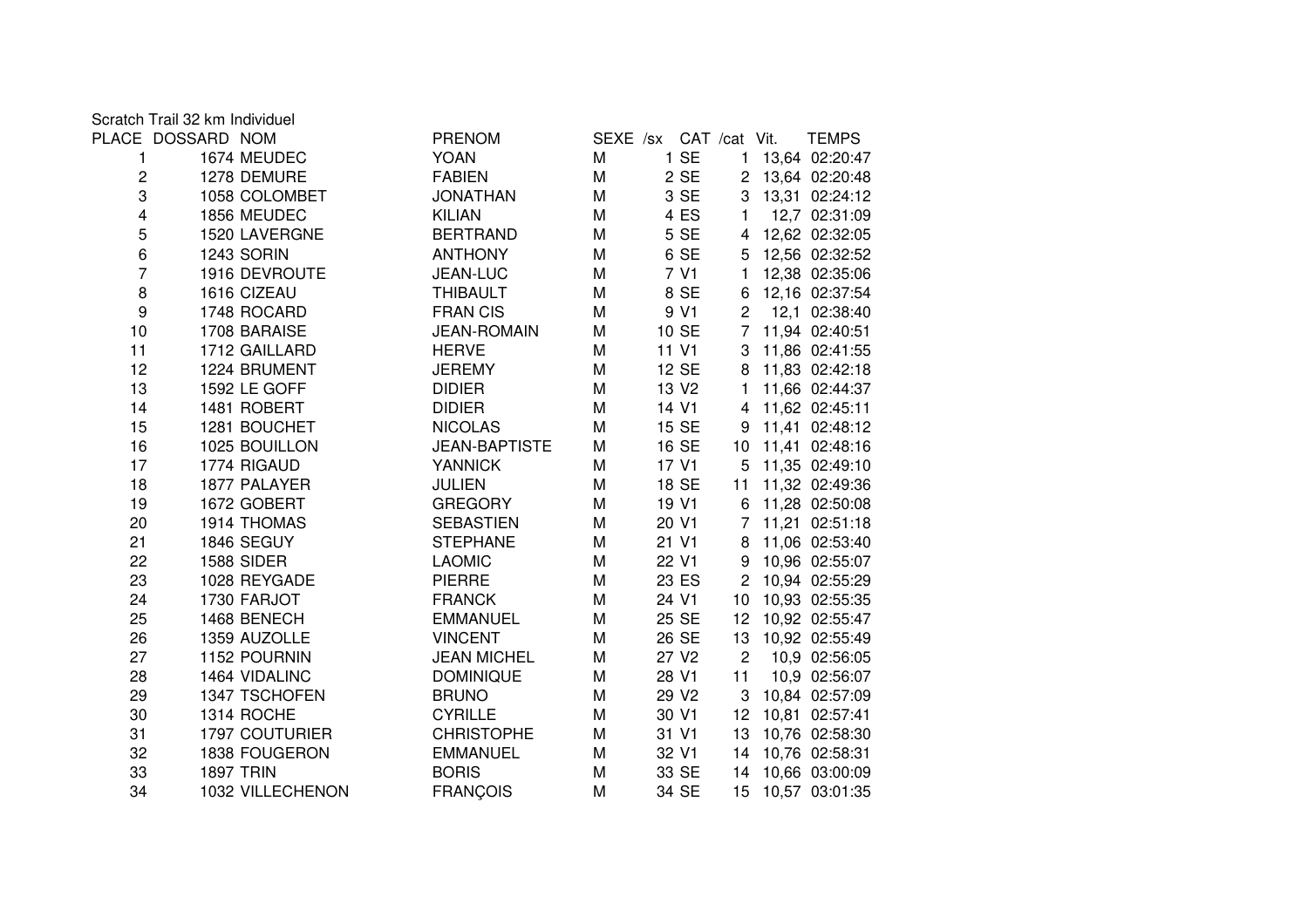| 35 | 1814 RANGER            | VINCENT                | M | 35 SE             |                 | 16 10,57 03:01:43 |
|----|------------------------|------------------------|---|-------------------|-----------------|-------------------|
| 36 | 1048 GOMEZ             | <b>PASCAL</b>          | M | 36 V <sub>2</sub> |                 | 4 10,46 03:03:30  |
| 37 | 1799 GRENIER           | <b>LAURENT</b>         | M | 37 SE             | 17              | 10,45 03:03:47    |
| 38 | 1323 VACHELARD         | YOHANN                 | M | 38 SE             | 18              | 10,43 03:04:01    |
| 39 | 1689 THOMAS            | <b>SEBASTIEN</b>       | M | 39 SE             | 19              | 10,43 03:04:09    |
| 40 | 1599 LOYER             | <b>RONAN</b>           | M | 40 SE             | 20              | 10,43 03:04:09    |
| 41 | 1258 CHOULET           | <b>FRÉDÉRIC</b>        | M | 41 SE             | 21              | 10,42 03:04:13    |
| 42 | 1665 QUIQUANDON        | <b>JACQUES</b>         | M | 42 V2             | 5               | 10,42 03:04:16    |
| 43 | 1613 VITALI            | <b>FABIEN</b>          | M | 43 V1             | 15              | 10,41 03:04:26    |
| 44 | 1301 LEGRAND           | <b>PIERRE</b>          | M | 44 V1             | 16              | 10,41 03:04:28    |
| 45 | 1857 COLLIOU           | <b>JEROME</b>          | M | 45 SE             |                 | 22 10,35 03:05:31 |
| 46 | 1020 BESOMBE           | <b>PHILIPPE</b>        | M | 46 V1             | 17 <sup>7</sup> | 10,27 03:06:58    |
| 47 | 1193 ERARD+B428        | <b>JACQUES</b>         | M | 47 V2             | 6               | 10,24 03:07:31    |
| 48 | 1547 MOUISEL           | <b>ETIENNE</b>         | M | 48 SE             | 23              | 10,24 03:07:32    |
| 49 | 1403 GOISNARD          | <b>JEAN CHRISTOPHE</b> | M | 49 SE             |                 | 24 10,23 03:07:38 |
| 50 | 1089 LASSALE           | <b>JEAN LUC</b>        | M | 50 SE             | 25              | 10,23 03:07:39    |
| 51 | 1385 GERNEZ            | JEAN-JACQUES           | M | 51 V1             | 18              | 10,23 03:07:42    |
| 52 | <b>1096 RAYER</b>      | <b>LUDOVIC</b>         | M | 52 V1             | 19              | 10,13 03:09:27    |
| 53 | 1010 ALLARD            | <b>DAVID</b>           | M | 53 SE             | 26              | 10,1 03:10:00     |
| 54 | 1126 LAGADEC           | <b>JORIS</b>           | M | 54 V1             | 20              | 10,06 03:10:49    |
| 55 | 1125 GROS              | <b>FABRICE</b>         | M | 55 V1             | 21              | 10,06 03:10:50    |
| 56 | 1454 PETIT             | <b>LUDOVIC</b>         | M | 56 V1             | 22              | 10,06 03:10:53    |
| 57 | 1790 FERRY             | <b>BENJAMIN</b>        | M | 57 SE             | 27              | 10,02 03:11:41    |
| 58 | 1011 DESSAIS           | <b>FLORENT</b>         | M | 58 SE             | 28              | 10,01 03:11:44    |
| 59 | 1532 DE OLIVEIRA NUNES | <b>MICHEL</b>          | M | 59 SE             | 29              | 10 03:11:58       |
| 60 | 1178 LEGRAND           | <b>DAMIEN</b>          | M | 60 V1             | 23              | 9,99 03:12:06     |
| 61 | 1776 BROSSARD          | <b>NICOLAS</b>         | M | 61 SE             | 30              | 9,98 03:12:20     |
| 62 | 1638 PIGANIOL          | <b>JOEL</b>            | M | 62 V1             | 24              | 9,95 03:12:54     |
| 63 | 1580 IMBERT            | <b>LAURENT</b>         | M | 63 V1             | 25              | 9,94 03:13:06     |
| 64 | 1146 CHEYVIALLE        | <b>LIONEL</b>          | M | 64 SE             | 31              | 9,93 03:13:23     |
| 65 | 1283 BOUILLON          | <b>PATRICE</b>         | M | 65 V2             | $\overline{7}$  | 9,93 03:13:23     |
| 66 | 1593 LE MAO            | <b>MICHEL</b>          | M | 66 V3             | $\mathbf{1}$    | 9,92 03:13:30     |
| 67 | 1162 HESEMANS          | <b>CHRISTOPHE</b>      | M | 67 SE             | 32              | 9,92 03:13:32     |
| 68 | 1581 DEMARS            | <b>OLIVIER</b>         | M | 68 SE             | 33              | 9,91 03:13:46     |
| 69 | 1232 FELIX             | <b>MICHAEL</b>         | M | 69 SE             | 34              | 9,91 03:13:48     |
| 70 | 1753 DUMAS             | <b>GERARD</b>          | M | 70 V1             | 26              | 9,9 03:14:00      |
|    |                        |                        |   |                   |                 |                   |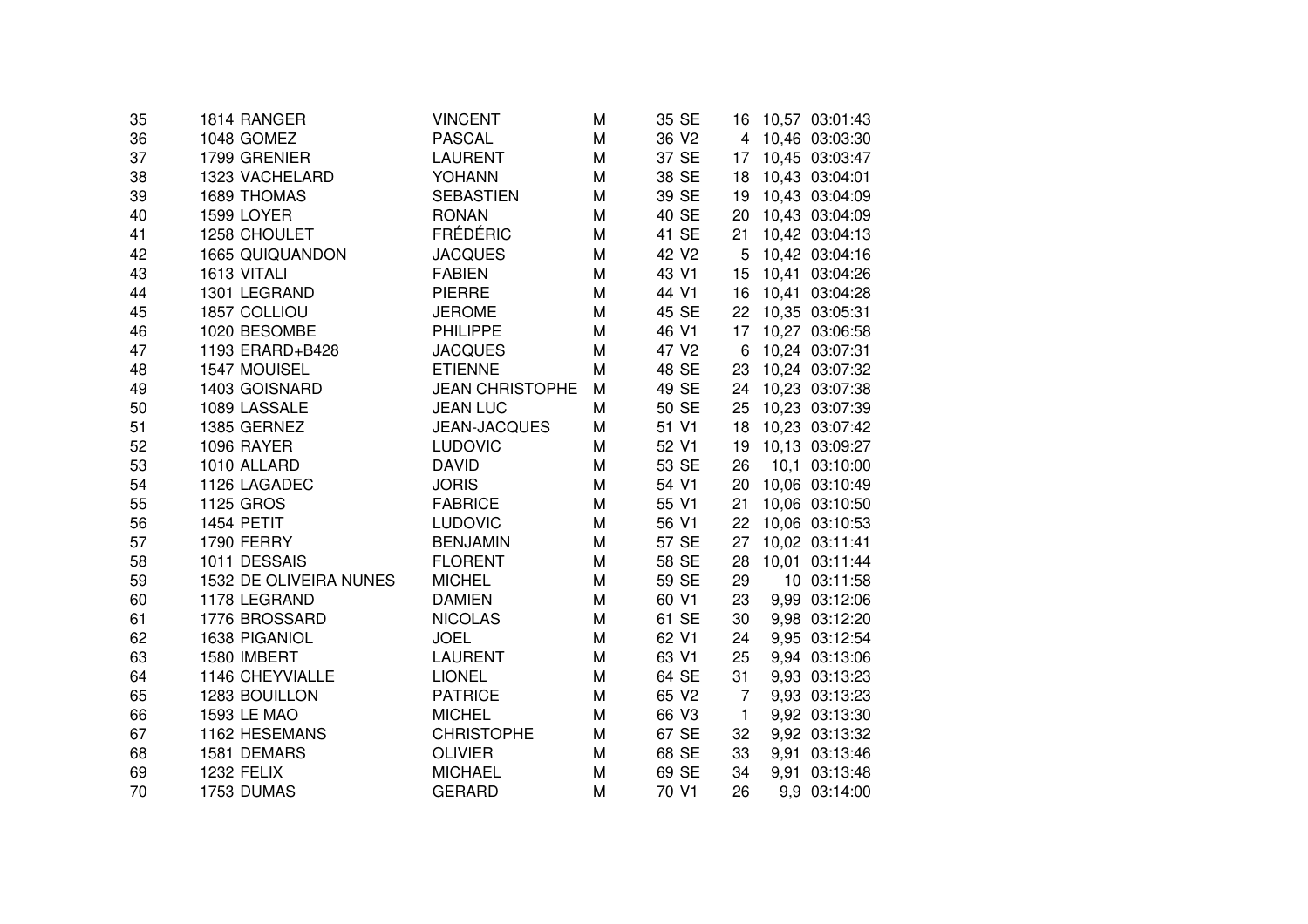| 1837 PITOR        | JEREMY                                                                                            | М                                                                  | 71 SE              | 35                                                  | 9,88 03:14:18 |
|-------------------|---------------------------------------------------------------------------------------------------|--------------------------------------------------------------------|--------------------|-----------------------------------------------------|---------------|
| 1219 EMERY        | <b>PHILIPPE</b>                                                                                   | M                                                                  | 72 V <sub>2</sub>  | 8                                                   | 9,86 03:14:48 |
| 1738 SALGUES      | <b>DELPHINE</b>                                                                                   | F                                                                  | 1 SE               | 1                                                   | 9,85 03:14:56 |
| 1416 KERVEILLANT  | <b>HERVE</b>                                                                                      | M                                                                  | 73 V2              | 9                                                   | 9,81 03:15:37 |
| 1269 SOL          | <b>STEPHANE</b>                                                                                   | M                                                                  | 74 SE              | 36                                                  | 9,8 03:15:57  |
| 1336 PRIVAT       | <b>PIERRE</b>                                                                                     | M                                                                  | 75 V2              | 10                                                  | 9,79 03:16:02 |
| 1211 POUJET       |                                                                                                   | M                                                                  | 76 V1              | 27                                                  | 9,78 03:16:20 |
| 1835 GRENIER      | <b>JEREMIE</b>                                                                                    | М                                                                  | 77 V1              | 28                                                  | 9,77 03:16:28 |
| 1116 CROQ         | <b>KEVIN</b>                                                                                      | M                                                                  | 78 SE              | 37                                                  | 9,75 03:16:53 |
| 1699 GRECHEZ      | <b>PHILIPPE</b>                                                                                   | М                                                                  | 79 SE              | 38                                                  | 9,73 03:17:16 |
| 1601 PROVOST      | <b>JOEL</b>                                                                                       | М                                                                  | 80 V1              | 29                                                  | 9,72 03:17:29 |
| 1715 DENEBOUDE    | <b>JULIEN</b>                                                                                     | М                                                                  | 81 SE              | 39                                                  | 9,72 03:17:30 |
| 1526 VEYSSIERE    | <b>BRUNO</b>                                                                                      | M                                                                  | 82 V1              | 30                                                  | 9,72 03:17:32 |
| 1029 CLORENNEC    | <b>VINCENT</b>                                                                                    | M                                                                  | 83 SE              | 40                                                  | 9,72 03:17:33 |
| 1380 LARIVIERE    | <b>PHILIPPE</b>                                                                                   | М                                                                  | 84 V2              | 11                                                  | 9,72 03:17:36 |
| <b>18 PUKROP</b>  | <b>ADRIEN</b>                                                                                     | M                                                                  | 85 SE              | 41                                                  | 9,71 03:17:44 |
| 1202 CAVAILLES    | <b>SEBASTIEN</b>                                                                                  | M                                                                  | 86 SE              | 42                                                  | 9,7 03:17:53  |
| 1001 DAUSKICHURY  | <b>LAURE</b>                                                                                      | F                                                                  | 2 SE               | $\overline{c}$                                      | 9,7 03:18:00  |
| 1649 PESSON       | <b>JEAN MARC</b>                                                                                  | M                                                                  | 87 V2              | 12                                                  | 9,69 03:18:11 |
| 1678 GUTIERREZ    | <b>SIMON</b>                                                                                      | M                                                                  | 88 V1              | 31                                                  | 9,67 03:18:37 |
| 1874 HERRMANN     | <b>LIONEL</b>                                                                                     | M                                                                  | 89 SE              | 43                                                  | 9,66 03:18:46 |
| 1553 LEMOINE      | <b>JULIEN</b>                                                                                     | М                                                                  | 90 SE              | 44                                                  | 9,65 03:18:55 |
| <b>1801 ALVES</b> | <b>LUDOVIC</b>                                                                                    | М                                                                  | 91 SE              | 45                                                  | 9,64 03:19:09 |
| 1354 JABY         | <b>NICOLAS</b>                                                                                    | M                                                                  | 92 V1              | 32                                                  | 9,63 03:19:25 |
| 1671 LANTUEJOUL   | <b>CHRISTOPHE</b>                                                                                 | M                                                                  | 93 SE              | 46                                                  | 9,63 03:19:28 |
| 1300 LAROUSSINIE  | <b>CHRISTIAN</b>                                                                                  | M                                                                  |                    | 47                                                  | 9,57 03:20:32 |
| 1821 FELIPE       | <b>CHRISTOPHE</b>                                                                                 | М                                                                  | 95 SE              | 48                                                  | 9,54 03:21:15 |
|                   | <b>PHILIPPE</b>                                                                                   | M                                                                  |                    | 33                                                  | 9,53 03:21:23 |
|                   |                                                                                                   | M                                                                  |                    | 34                                                  | 9,53 03:21:25 |
|                   |                                                                                                   | M                                                                  |                    | 49                                                  | 9,52 03:21:43 |
|                   |                                                                                                   | M                                                                  |                    | 50                                                  | 9,52 03:21:43 |
|                   | <b>OLIVIER</b>                                                                                    | М                                                                  |                    | 35                                                  | 9,5 03:22:01  |
| 1151 LABORIE      | <b>FABIEN</b>                                                                                     | М                                                                  | 101 SE             | 51                                                  | 9,5 03:22:08  |
| 1190 LANGLAIS     | <b>PATRICE</b>                                                                                    | м                                                                  | 102 V <sub>2</sub> | 13                                                  | 9,5 03:22:10  |
|                   | <b>BERTRAND</b>                                                                                   | М                                                                  | 103 V1             | 36                                                  | 9,49 03:22:17 |
| 1677 GUTIERREZ    | <b>JEAN MANUEL</b>                                                                                | M                                                                  | 104 V1             | 37                                                  | 9,49 03:22:18 |
|                   | <b>1576 CELLE</b><br>1702 ROUALDES<br>1869 MOREAU<br>1778 CHAUVARD<br>1687 BOUYER<br>1901 BERGAUD | <b>JÉROME</b><br><b>YANN</b><br><b>MICKAËL</b><br><b>SEBASTIEN</b> |                    | 94 SE<br>96 V1<br>97 V1<br>98 SE<br>99 SE<br>100 V1 |               |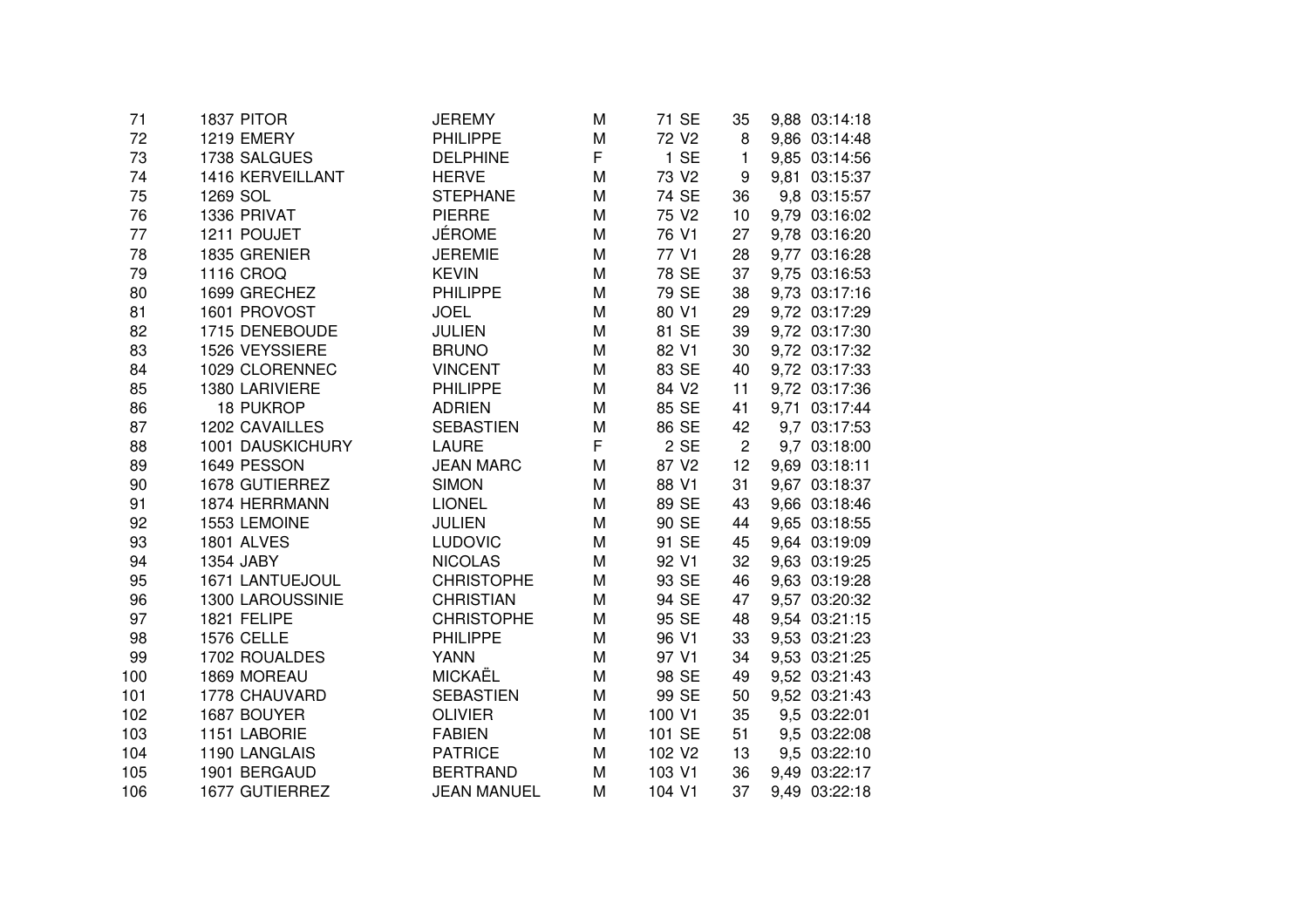| 107 | 1067 VEROUIL      | <b>MAXIME</b>     | М | 105 SE             | 52 | 9,49 03:22:19 |
|-----|-------------------|-------------------|---|--------------------|----|---------------|
| 108 | 1041 PATRELLE     | <b>LAURENT</b>    | M | 106 V1             | 38 | 9,47 03:22:39 |
| 109 | 1727 PHULPIN      | GÉRALD            | M | 107 V2             | 14 | 9,47 03:22:45 |
| 110 | 1472 GOYER        | <b>MATTHIEU</b>   | M | 108 SE             | 53 | 9,45 03:23:09 |
| 111 | 1155 DUPERRAY     | <b>XAVIER</b>     | М | 109 V1             | 39 | 9,45 03:23:10 |
| 112 | 1762 AGUILAR      | <b>JULIEN</b>     | M | 110 SE             | 54 | 9,45 03:23:10 |
| 113 | 1709 DUCAT        | <b>ERIC</b>       | М | 111 V1             | 40 | 9,45 03:23:14 |
| 114 | 1682 BIRDSALL     | <b>MARK</b>       | M | 112 SE             | 55 | 9,45 03:23:15 |
| 115 | 1017 CHARBONNIER  | <b>CHRISTOPHE</b> | M | 113 SE             | 56 | 9,42 03:23:45 |
| 116 | 1525 FAURE        | <b>THOMAS</b>     | М | 114 SE             | 57 | 9,38 03:24:39 |
| 117 | 1602 RANNOU       | PIERRE-YVES       | Μ | 115 V1             | 41 | 9,37 03:24:55 |
| 118 | 1524 MOUNIER      | <b>SERGE</b>      | M | 116 V <sub>2</sub> | 15 | 9,37 03:24:56 |
| 119 | 1661 GODINEAU     | <b>JULIEN</b>     | М | 117 SE             | 58 | 9,37 03:24:58 |
| 120 | 1312 PSZONAK      | <b>GUILLAUME</b>  | M | 118 SE             | 59 | 9,36 03:25:08 |
| 121 | 1382 CUNUDER      | <b>FABRICE</b>    | М | 119 V1             | 42 | 9,34 03:25:32 |
| 122 | 1516 EMPEYTA      | <b>MATHIEU</b>    | Μ | 120 SE             | 60 | 9,34 03:25:33 |
| 123 | 1756 GUITOU       | JEAN-LUC          | М | 121 V1             | 43 | 9,34 03:25:33 |
| 124 | 1297 DEGOUL       | <b>DIDIER</b>     | М | 122 V1             | 44 | 9,34 03:25:34 |
| 125 | 1887 PAPON        | <b>CYRIL</b>      | Μ | 123 SE             | 61 | 9,34 03:25:35 |
| 126 | 1859 CAZALE       | <b>CHRISTOPHE</b> | M | 124 SE             | 62 | 9,34 03:25:36 |
| 127 | 1925 COMBELLE     | <b>DIANA</b>      | F | 3 SE               | 3  | 9,34 03:25:38 |
| 128 | 1007 TIBLE        | <b>MAXENCE</b>    | M | 125 SE             | 63 | 9,32 03:26:02 |
| 129 | 1442 DABRIGEON    | <b>PHILIPPE</b>   | Μ | 126 V2             | 16 | 9,31 03:26:11 |
| 130 | 1840 PELAMOURGUES | <b>SÉBASTIEN</b>  | Μ | 127 V1             | 45 | 9,31 03:26:20 |
| 131 | 1617 GASTON       | <b>YVES</b>       | M | 128 V1             | 46 | 9,28 03:26:54 |
| 132 | 1013 LARUELLE     | <b>NICOLAS</b>    | М | 129 SE             | 64 | 9,28 03:26:56 |
| 133 | 1684 CHARREIRE    | <b>CYRIL</b>      | M | 130 SE             | 65 | 9,28 03:26:58 |
| 134 | 1272 GUILLAUT     | <b>SERGE</b>      | М | 131 V1             | 47 | 9,28 03:27:00 |
| 135 | 1264 LAPOUGE      | <b>BASTIEN</b>    | Μ | 132 SE             | 66 | 9,27 03:27:11 |
| 136 | 1923 PARRA        | <b>NICOLAS</b>    | М | 133 SE             | 67 | 9,26 03:27:21 |
| 137 | 1035 DEVILLARD    | <b>SYLVAIN</b>    | Μ | 134 V1             | 48 | 9,25 03:27:38 |
| 138 | 1517 BERGEGERE    | <b>MICHAEL</b>    | M | 135 SE             | 68 | 9,24 03:27:47 |
| 139 | 1873 CAUMON       | <b>SOPHIE</b>     | F | 4 V1               | 1  | 9,22 03:28:15 |
| 140 | 1066 MICHIELAN    | <b>CECILE</b>     | F | 5 SE               | 4  | 9,21 03:28:24 |
| 141 | 1817 LELEU        | <b>DAMIEN</b>     | Μ | 136 SE             | 69 | 9,21 03:28:25 |
| 142 | 1493 ORTEGA       | <b>GUILLAUME</b>  | M | 137 SE             | 70 | 9,2 03:28:43  |
|     |                   |                   |   |                    |    |               |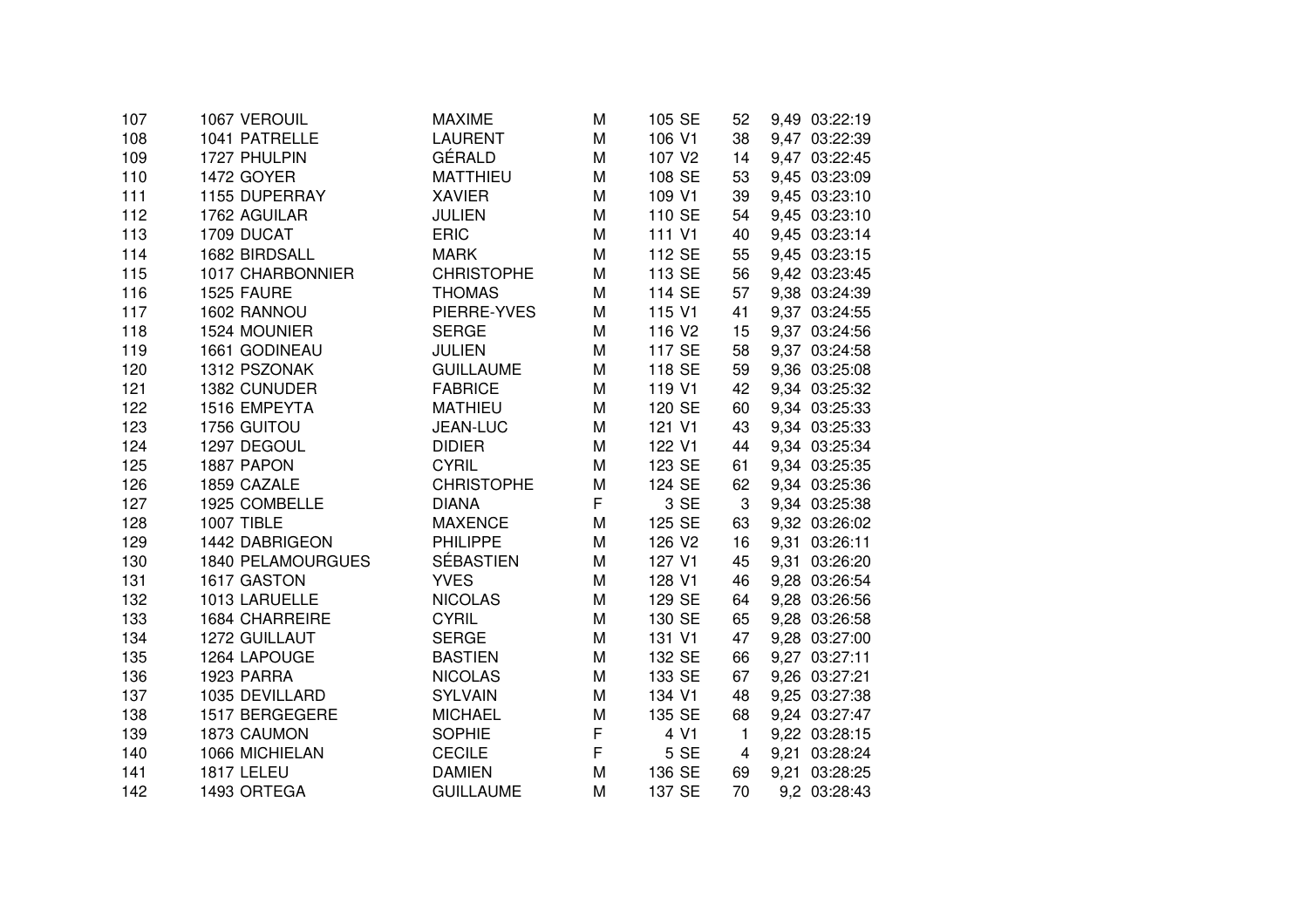| 143 | 1357 LECOURT      | <b>JEROME</b>      | M | 138 V1             | 49                        | 9,18 03:29:07 |
|-----|-------------------|--------------------|---|--------------------|---------------------------|---------------|
| 144 | 1063 BRUNET       | <b>BAPTISTE</b>    | М | 139 SE             | 71                        | 9,16 03:29:37 |
| 145 | 1755 FOUSSAT      | <b>JEAN</b>        | M | 140 V3             | $\overline{c}$            | 9,15 03:29:55 |
| 146 | 1507 BRUNET       | <b>YANNICK</b>     | M | 141 V1             | 50                        | 9,13 03:30:13 |
| 147 | 1587 CLEMENT      | <b>MAGALI</b>      | F | 6 SE               | 5                         | 9,13 03:30:19 |
| 148 | 1263 EYROLLES     | <b>FRÉDÉRIC</b>    | M | 142 SE             | 72                        | 9,12 03:30:33 |
| 149 | 1435 SABUT        | <b>JEAN PAUL</b>   | M | 143 V3             | $\ensuremath{\mathsf{3}}$ | 9,08 03:31:22 |
| 150 | 1262 PALEZIS      | <b>LAURENT</b>     | M | 144 V2             | 17                        | 9,08 03:31:30 |
| 151 | 1582 DELANGEAS    | JEAN-CLAUDE        | M | 145 V3             | $\overline{4}$            | 9,08 03:31:33 |
| 152 | 1223 BASSIVIERE   | <b>ARNAUD</b>      | M | 146 SE             | 73                        | 9,08 03:31:33 |
| 153 | 1228 DEROME       | <b>JEAN PIERRE</b> | М | 147 V <sub>2</sub> | 18                        | 9,07 03:31:36 |
| 154 | <b>1912 SERRE</b> | <b>BRUNO</b>       | М | 148 V1             | 51                        | 9,07 03:31:45 |
| 155 | 1798 DUTREUX      | <b>PASCAL</b>      | М | 149 V <sub>2</sub> | 19                        | 9,07 03:31:46 |
| 156 | <b>1800 FAHY</b>  | <b>LUDOVIC</b>     | М | 150 SE             | 74                        | 9,06 03:31:50 |
| 157 | 1284 GASPAR       | <b>JOSE</b>        | М | 151 V1             | 52                        | 9,06 03:31:54 |
| 158 | 1465 DAUZET       | <b>SYLVAIN</b>     | M | 152 V1             | 53                        | 9,05 03:32:08 |
| 159 | 1720 MESSINES     | <b>LAURENT</b>     | M | 153 SE             | 75                        | 9,05 03:32:11 |
| 160 | 1620 RABIER       | <b>STEPHANE</b>    | M | 154 V1             | 54                        | 9,04 03:32:16 |
| 161 | 1867 MILLOT       | <b>VINCENT</b>     | M | 155 SE             | 76                        | 9,03 03:32:40 |
| 162 | 1590 JEHANNO      | <b>FRANCOISE</b>   | F | 7 V <sub>2</sub>   | $\mathbf{1}$              | 9,02 03:32:55 |
| 163 | 1023 BOBY         | <b>FRÉDÉRIC</b>    | M | 156 SE             | 77                        | 9,01 03:33:10 |
| 164 | 1427 GALLOT       | <b>HENRY</b>       | M | 157 V2             | 20                        | 8,99 03:33:29 |
| 165 | 1042 MILLET       | <b>JEROME</b>      | M | 158 SE             | 78                        | 8,98 03:33:50 |
| 166 | 1136 LARDET       | <b>MARTIN</b>      | М | 159 SE             | 79                        | 8,96 03:34:22 |
| 167 | 1398 CASTRO       | <b>ARMANDO</b>     | M | 160 V <sub>2</sub> | 21                        | 8,95 03:34:27 |
| 168 | 1199 LIEBELT      | <b>JAN</b>         | M | 161 V1             | 55                        | 8,95 03:34:34 |
| 169 | 1218 LABROUSSE    | <b>DIDIER</b>      | М | 162 V <sub>2</sub> | 22                        | 8,94 03:34:40 |
| 170 | 1898 PHILIPPE     | <b>DIDIER</b>      | M | 163 V2             | 23                        | 8,94 03:34:46 |
| 171 | 1413 LAVAUD       | <b>PATRICK</b>     | М | 164 V2             | 24                        | 8,93 03:34:54 |
| 172 | 1268 GRENIER      | <b>BRUNO</b>       | M | 165 V1             | 56                        | 8,93 03:34:54 |
| 173 | 1204 GRISVARD     | <b>REMI</b>        | M | 166 SE             | 80                        | 8,92 03:35:10 |
| 174 | 1827 CATRY        | <b>BENOIT</b>      | М | 167 SE             | 81                        | 8,92 03:35:12 |
| 175 | 1839 DUPUIS       | <b>PIERRE</b>      | М | 168 SE             | 82                        | 8,91 03:35:22 |
| 176 | <b>1851 PONS</b>  | <b>JULIEN</b>      | М | 169 SE             | 83                        | 8,91 03:35:24 |
| 177 | 1879 MIGOT        | YOHANN             | М | 170 SE             | 84                        | 8,91 03:35:26 |
| 178 | 1179 GAILLARD     | <b>GILLES</b>      | M | 171 V1             | 57                        | 8,91 03:35:26 |
|     |                   |                    |   |                    |                           |               |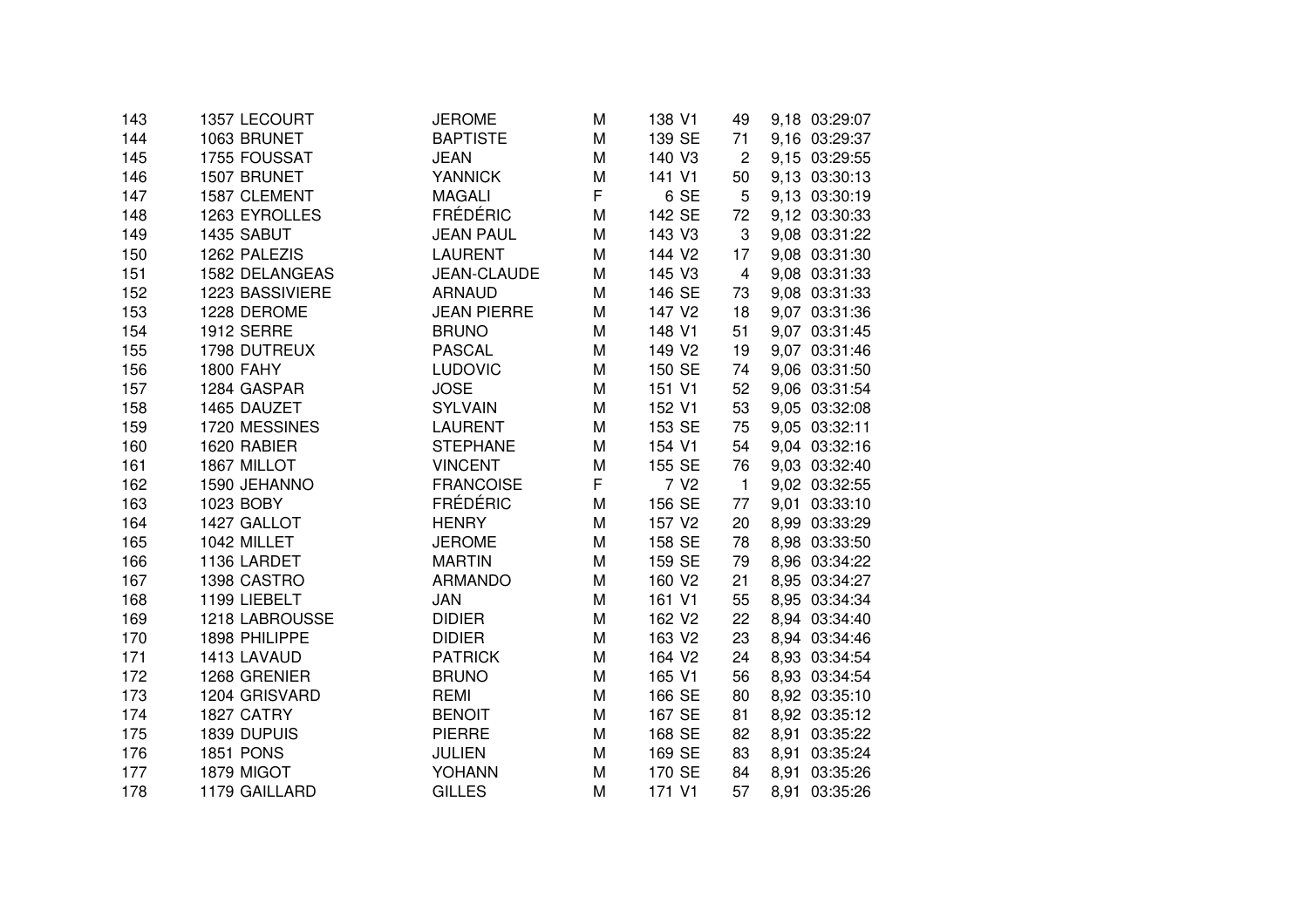| 179 | 1482 HARDOUIN     | <b>EMMANUEL</b>  | M | 172 SE             | 85             | 8,91 03:35:36 |
|-----|-------------------|------------------|---|--------------------|----------------|---------------|
| 180 | 1402 CABANAT      | <b>FRANCIS</b>   | M | 173 V2             | 25             | 8,89 03:36:01 |
| 181 | 1804 MARTIN       | <b>DIDIER</b>    | M | 174 V <sub>2</sub> | 26             | 8,88 03:36:12 |
| 182 | <b>1064 BOUY</b>  | <b>PATRICE</b>   | M | 175 SE             | 86             | 8,88 03:36:12 |
| 183 | 1144 LOCQUIN      | <b>VIRGINIE</b>  | F | 8 V <sub>2</sub>   | $\overline{2}$ | 8,85 03:36:57 |
| 184 | 1024 JUILLARD     | <b>STEPHANE</b>  | M | 176 SE             | 87             | 8,84 03:37:05 |
| 185 | 1819 FABRE        | <b>FREDERIC</b>  | M | 177 V1             | 58             | 8,84 03:37:16 |
| 186 | <b>1220 PAUL</b>  | <b>THIERRY</b>   | M | 178 V1             | 59             | 8,84 03:37:18 |
| 187 | 1552 WARNAULT     | <b>FABIEN</b>    | M | 179 SE             | 88             | 8,83 03:37:22 |
| 188 | 1872 PALMIE       | <b>GHISLAIN</b>  | M | 180 SE             | 89             | 8,83 03:37:23 |
| 189 | 1348 PUECH        | <b>JEROME</b>    | M | 181 SE             | 90             | 8,83 03:37:25 |
| 190 | 1410 CASTILLON    | <b>SYLVAIN</b>   | M | 182 SE             | 91             | 8,83 03:37:27 |
| 191 | 1444 COUVREUR     | <b>DAVID</b>     | M | 183 SE             | 92             | 8,83 03:37:28 |
| 192 | 1441 AURAND       | <b>ALEXANDRE</b> | M | 184 SE             | 93             | 8,82 03:37:35 |
| 193 | 1107 ASTIER       | <b>SAMUEL</b>    | M | 185 SE             | 94             | 8,82 03:37:39 |
| 194 | 1743 GAILLARD     | <b>THOMAS</b>    | M | 186 SE             | 95             | 8,82 03:37:40 |
| 195 | <b>1358 LUBIN</b> | <b>OLIVIER</b>   | M | 187 V1             | 60             | 8,82 03:37:46 |
| 196 | 1808 CHERVY       | <b>PASCAL</b>    | M | 188 V2             | 27             | 8,8 03:38:05  |
| 197 | 1740 RIVERAIN     | <b>FLIORENT</b>  | M | 189 SE             | 96             | 8,8 03:38:13  |
| 198 | 1270 LARTIGUE     | <b>SEBASTIEN</b> | М | 190 V1             | 61             | 8,79 03:38:19 |
| 199 | 1033 LAFITTE      | <b>JULIETTE</b>  | F | 9 SE               | 6              | 8,77 03:38:48 |
| 200 | 1360 FAURE        | <b>SÉBASTIEN</b> | M | 191 SE             | 97             | 8,77 03:38:53 |
| 201 | 1172 COUILLEAUD   | <b>DANIEL</b>    | M | 192 V <sub>2</sub> | 28             | 8,77 03:38:54 |
| 202 | 1088 LEAUX        | <b>SYLVAIN</b>   | M | 193 V1             | 62             | 8,77 03:38:56 |
| 203 | 1092 LÉAUX        | <b>BERTRAND</b>  | M | 194 SE             | 98             | 8,77 03:38:57 |
| 204 | 1490 KERVIEL      | <b>BERNARD</b>   | M | 195 V1             | 63             | 8,76 03:39:04 |
| 205 | 1893 SALLES       | <b>FRANCOIS</b>  | M | 196 SE             | 99             | 8,76 03:39:06 |
| 206 | 1899 BOUIGE       | <b>SEBASTIEN</b> | M | 197 V1             | 64             | 8,75 03:39:18 |
| 207 | 1806 GOULANGE     | <b>PASCAL</b>    | M | 198 V2             | 29             | 8,74 03:39:33 |
| 208 | 1886 MESSAGE      | <b>THIERRY</b>   | M | 199 V1             | 65             | 8,72 03:40:12 |
| 209 | 1069 DUMAS        | <b>FRANÇOIS</b>  | M | 200 V1             | 66             | 8,68 03:41:19 |
| 210 | 1480 BERARD       | <b>HERVE</b>     | М | 201 V1             | 67             | 8,66 03:41:35 |
| 211 | 1168 BAJON        | <b>JULIEN</b>    | M | 202 SE             | 100            | 8,66 03:41:35 |
| 212 | 1891 LEVEAU       | <b>SAMUEL</b>    | M | 203 SE             | 101            | 8,66 03:41:37 |
| 213 | 1008 LAFON        | <b>AURELIEN</b>  | M | 204 SE             | 102            | 8,66 03:41:45 |
| 214 | 1754 CROUZET      | <b>HERVE</b>     | M | 205 V1             | 68             | 8,65 03:41:51 |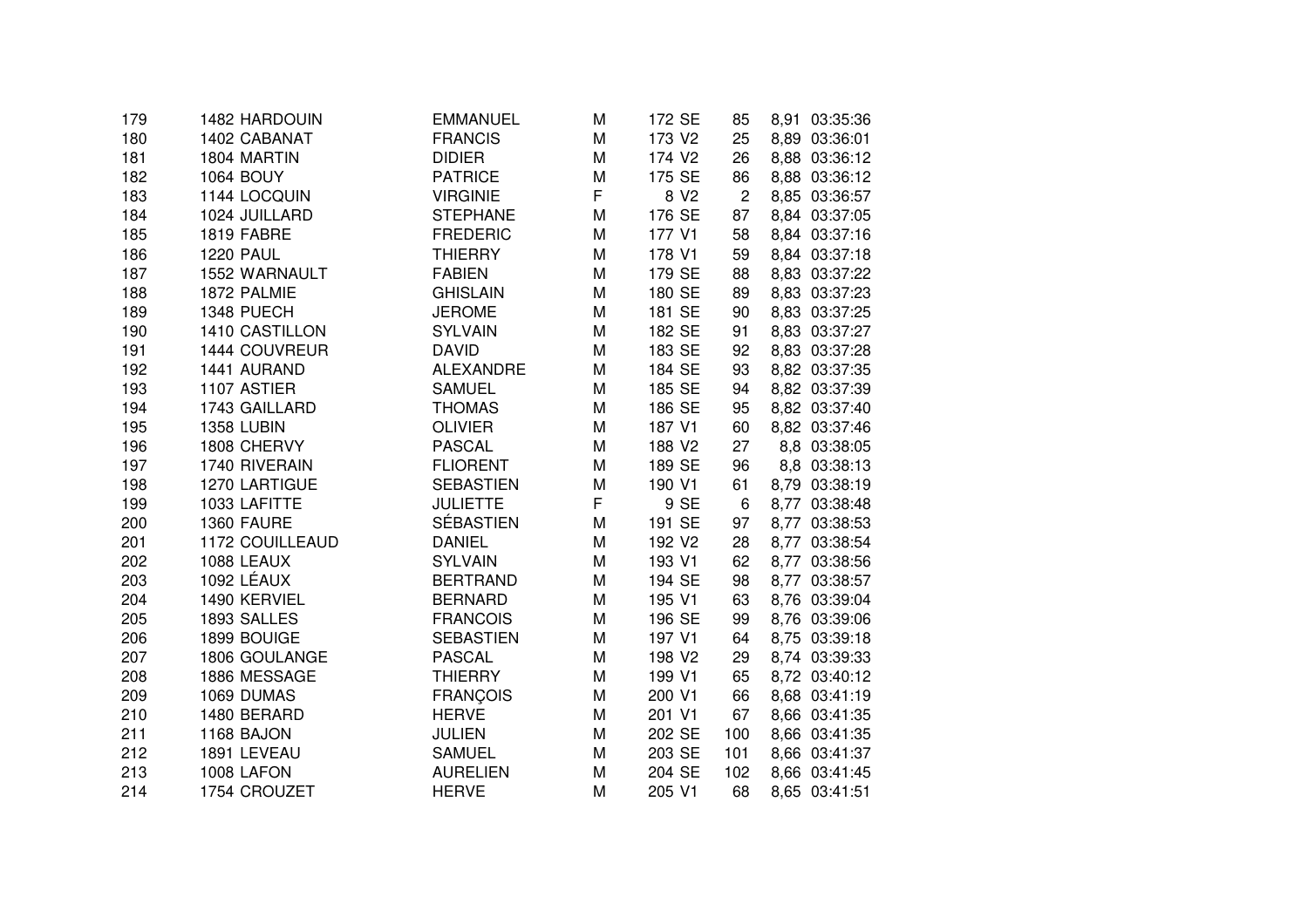| 215 | 1700 TRIN              | <b>PHILIPPE</b>    | M | 206 SE | 103            | 8,65 03:41:58 |
|-----|------------------------|--------------------|---|--------|----------------|---------------|
| 216 | 1484 RONGIER           | <b>FABRICE</b>     | M | 207 SE | 104            | 8,64 03:42:07 |
| 217 | 1256 DELLA-BALDA       | <b>PASCAL</b>      | M | 208 V1 | 69             | 8,64 03:42:15 |
| 218 | 1074 COMBELLE          | <b>NICOLAS</b>     | M | 209 V1 | 70             | 8,61 03:42:54 |
| 219 | 1293 VEYSSIERE         | <b>SOPHIE</b>      | F | 10 SE  | 7              | 8,61 03:42:56 |
| 220 | 1813 RANGER            | <b>KARINE</b>      | F | 11 SE  | 8              | 8,6 03:43:10  |
| 221 | 1161 CARCEL            | <b>JEROME</b>      | M | 210 V1 | 71             | 8,6 03:43:14  |
| 222 | 1653 MOUTON            | <b>YOAN</b>        | M | 211 SE | 105            | 8,59 03:43:26 |
| 223 | 1210 PELMOINE          | <b>LAURENT</b>     | M | 212 V1 | 72             | 8,59 03:43:32 |
| 224 | <b>1052 LARROUMETS</b> | <b>ROBERT</b>      | M | 213 V2 | 30             | 8,58 03:43:41 |
| 225 | 1657 CHISSAC           | <b>STEPHANE</b>    | M | 214 V1 | 73             | 8,57 03:44:08 |
| 226 | 1741 BLANCOT           | <b>ROLAND</b>      | M | 215 V1 | 74             | 8,56 03:44:14 |
| 227 | 1201 VOISIN            | <b>YANNICK</b>     | M | 216 V1 | 75             | 8,56 03:44:15 |
| 228 | 1003 GRAS              | <b>PIERRE</b>      | M | 217 SE | 106            | 8,55 03:44:30 |
| 229 | 1002 BREUIL            | <b>REGIS</b>       | M | 218 SE | 107            | 8,55 03:44:30 |
| 230 | 1548 HUGUES            | <b>NICOLAS</b>     | M | 219 V1 | 76             | 8,55 03:44:35 |
| 231 | 1114 CHATEAU           | <b>LAURENT</b>     | M | 220 SE | 108            | 8,54 03:44:55 |
| 232 | 1564 CLOWEZ            | <b>HELENE</b>      | F | 12 V1  | $\overline{c}$ | 8,53 03:44:57 |
| 233 | 1803 ANDRIEUX          | <b>JEAN MICHEL</b> | M | 221 V1 | 77             | 8,53 03:44:57 |
| 234 | 1247 GUIGNARD          | <b>MARC</b>        | M | 222 V2 | 31             | 8,52 03:45:13 |
| 235 | 1724 LUSSAC            | <b>DAVID</b>       | M | 223 V1 | 78             | 8,51 03:45:30 |
| 236 | 1739 RIVERAIN          | <b>ALAIN</b>       | M | 224 V2 | 32             | 8,51 03:45:33 |
| 237 | 1009 MOREAU            | <b>DAVID</b>       | M | 225 SE | 109            | 8,51 03:45:34 |
| 238 | 1924 BONNAUD           | <b>FABRICE</b>     | M | 226 V1 | 79             | 8,51 03:45:41 |
| 239 | 1345 COMBES            | <b>ANTOINE</b>     | M | 227 SE | 110            | 8,5 03:45:53  |
| 240 | 1836 GRIMAUD           | <b>LAURENT</b>     | M | 228 V1 | 80             | 8,5 03:46:00  |
| 241 | 1643 GIRAUD            | <b>PHILIPPE</b>    | M | 229 SE | 111            | 8,49 03:46:01 |
| 242 | 1198 LIEBELT           | <b>LAURENCE</b>    | F | 13 V1  | 3              | 8,49 03:46:03 |
| 243 | 1124 GREZE             | <b>PIERRE</b>      | M | 230 V2 | 33             | 8,49 03:46:04 |
| 244 | 1692 SIMON             | <b>PHILIPPE</b>    | M | 231 SE | 112            | 8,49 03:46:06 |
| 245 | <b>1807 BIET</b>       | <b>PHILIPPE</b>    | M | 232 V2 | 34             | 8,49 03:46:08 |
| 246 | 1629 LOCATELLI         | <b>PASCAL</b>      | M | 233 V2 | 35             | 8,48 03:46:22 |
| 247 | 1871 ROURE             | <b>FREDERIC</b>    | M | 234 V1 | 81             | 8,48 03:46:32 |
| 248 | 1658 AUGER             | <b>FRANCK</b>      | М | 235 V1 | 82             | 8,47 03:46:36 |
| 249 | 1120 VIGOUROUX         | <b>FABRICE</b>     | M | 236 SE | 113            | 8,47 03:46:37 |
| 250 | 1113 DAUDE             | <b>LAURENT</b>     | M | 237 V1 | 83             | 8,46 03:46:49 |
|     |                        |                    |   |        |                |               |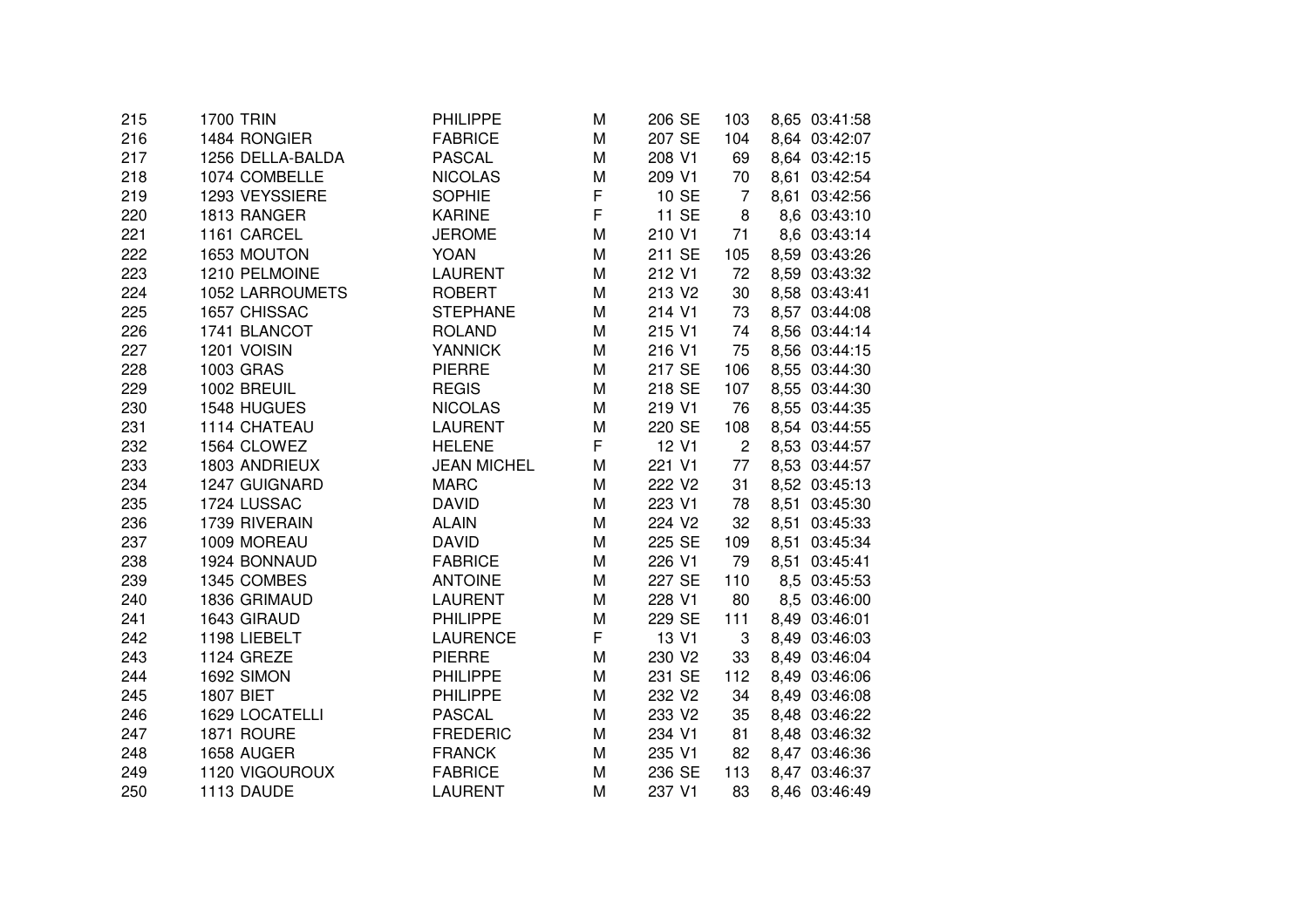| 251 | 1259 GUIBERT      | <b>JEROME</b>      | M | 238 V1 | 84             | 8,46 03:46:50 |
|-----|-------------------|--------------------|---|--------|----------------|---------------|
| 252 | 1639 LAMBERT      | <b>THIERRY</b>     | M | 239 V2 | 36             | 8,46 03:46:57 |
| 253 | 1833 POLESE       | <b>FLORIAN</b>     | M | 240 SE | 114            | 8,46 03:46:59 |
| 254 | 1346 LANDRIAU     | <b>ROMUALD</b>     | M | 241 SE | 115            | 8,46 03:46:59 |
| 255 | 1772 FERNANDES    | <b>BASTIEN</b>     | M | 242 SE | 116            | 8,46 03:47:00 |
| 256 | 1711 CAYLA        | <b>SEBASTIEN</b>   | M | 243 SE | 117            | 8,46 03:47:01 |
| 257 | 1254 FRANQUET     | <b>NICOLAS</b>     | M | 244 SE | 118            | 8,45 03:47:10 |
| 258 | 1828 MONTEIL      | <b>PIERRE</b>      | M | 245 SE | 119            | 8,45 03:47:13 |
| 259 | 1436 PERRIER      | <b>STEPHANE</b>    | M | 246 V1 | 85             | 8,45 03:47:13 |
| 260 | 1680 POTAGE       | <b>JACK</b>        | M | 247 V2 | 37             | 8,45 03:47:15 |
| 261 | 1362 LALONDE      | <b>JULIEN</b>      | M | 248 SE | 120            | 8,45 03:47:17 |
| 262 | 1315 THUILLIER    | <b>JULIEN</b>      | M | 249 V1 | 86             | 8,44 03:47:33 |
| 263 | 1014 CARRIERE     | <b>FRANCOIS</b>    | M | 250 V1 | 87             | 8,44 03:47:33 |
| 264 | <b>1792 PERES</b> | <b>BERTRAND</b>    | M | 251 V1 | 88             | 8,42 03:47:55 |
| 265 | 1046 CHIGNARD     | <b>HUGUES</b>      | M | 252 SE | 121            | 8,42 03:48:03 |
| 266 | 1716 LIMAN        | <b>CLAUDE</b>      | M | 253 V1 | 89             | 8,41 03:48:16 |
| 267 | 1217 MICHEAUD     | <b>NADEGE</b>      | F | 14 V1  | $\overline{4}$ | 8,41 03:48:18 |
| 268 | 1216 SUIRE        | <b>THIERRY</b>     | M | 254 V1 | 90             | 8,41 03:48:18 |
| 269 | 1614 PEDECHES     | <b>CHRISTIAN</b>   | M | 255 V2 | 38             | 8,41 03:48:22 |
| 270 | 1406 GAS          | <b>EMMANUEL</b>    | M | 256 V1 | 91             | 8,41 03:48:25 |
| 271 | 1565 DELORT       | <b>CYRIL</b>       | M | 257 SE | 122            | 8,41 03:48:25 |
| 272 | 1145 SOUID        | <b>HEDI</b>        | M | 258 SE | 123            | 8,4 03:48:27  |
| 273 | 1418 ANTRAYGUE    | <b>DAVID</b>       | M | 259 V1 | 92             | 8,4 03:48:32  |
| 274 | 1389 GRANDSEIGNE  | <b>STÉPHANIE</b>   | F | 15 V1  | 5              | 8,4 03:48:32  |
| 275 | 1027 ROUZAIRE     | <b>BENOÎT</b>      | M | 260 SE | 124            | 8,4 03:48:33  |
| 276 | 1822 ROLLAND      | <b>EMMANUEL</b>    | M | 261 SE | 125            | 8,4 03:48:33  |
| 277 | 1866 LUGOL        | <b>VINCENT</b>     | M | 262 V1 | 93             | 8,4 03:48:41  |
| 278 | 1053 FAUBLADIER   | <b>JEROME</b>      | M | 263 SE | 126            | 8,39 03:48:48 |
| 279 | 1057 LACAZE       | <b>SEBASTIEN</b>   | M | 264 SE | 127            | 8,39 03:48:49 |
| 280 | 1668 COUDON       | <b>FREDERIC</b>    | M | 265 V1 | 94             | 8,39 03:48:51 |
| 281 | 1705 CHAUMEL      | <b>JEAN-PIERRE</b> | M | 266 V2 | 39             | 8,39 03:48:51 |
| 282 | 1757 ROCHETTE     | <b>MARC</b>        | M | 267 V1 | 95             | 8,39 03:48:58 |
| 283 | 1078 CAPEL        | <b>ANTHONY</b>     | M | 268 V1 | 96             | 8,38 03:49:04 |
| 284 | 1056 ROVIRA       | <b>SEBASTIEN</b>   | M | 269 V1 | 97             | 8,38 03:49:07 |
| 285 | 1686 AMANRICH     | <b>JEROME</b>      | M | 270 V1 | 98             | 8,38 03:49:07 |
| 286 | 1374 LAVERNY      | <b>FABIENNE</b>    | F | 16 SE  | 9              | 8,37 03:49:17 |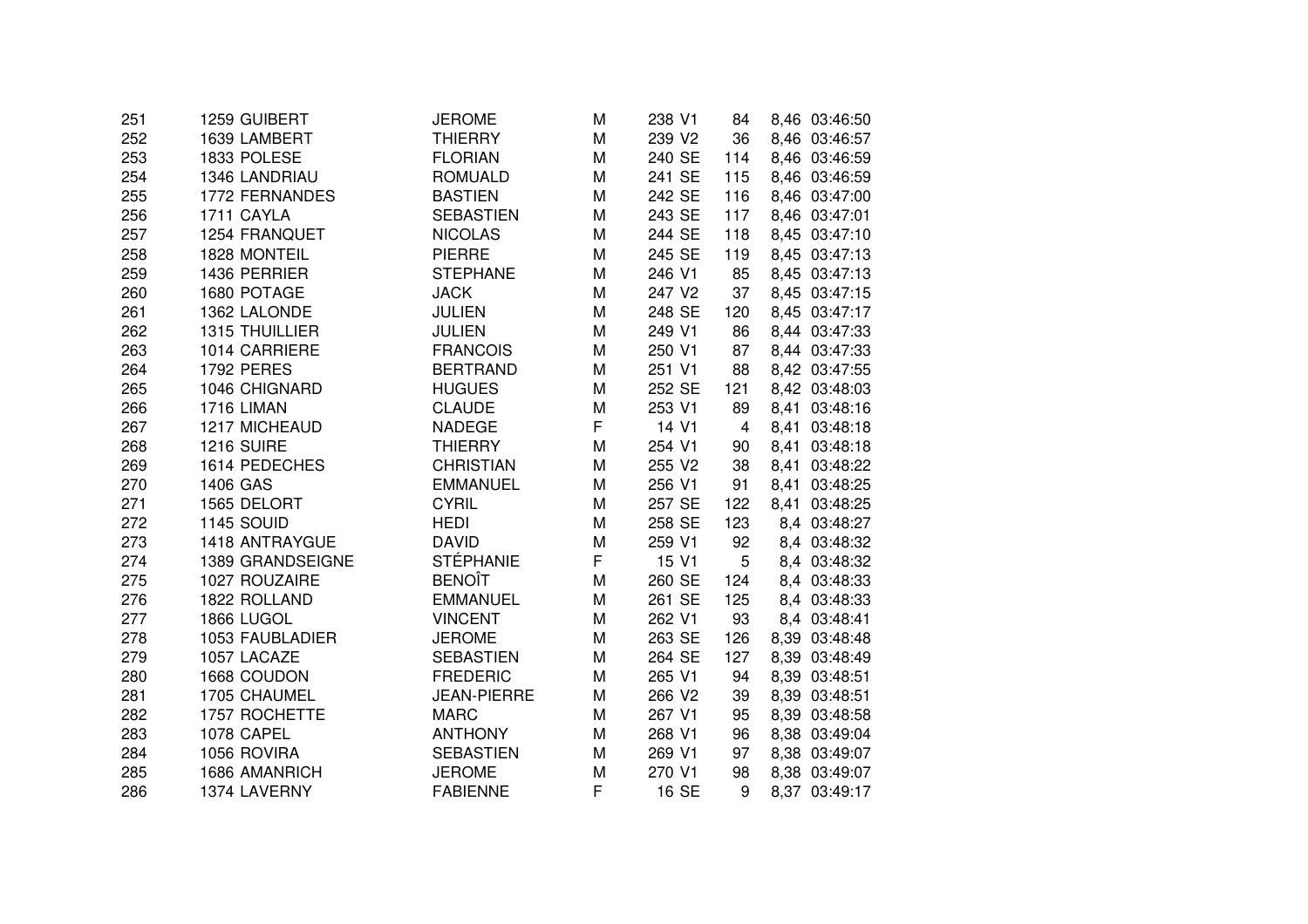| 287 | 1115 SALAVERT            | <b>MAGALI</b>     | F | 17 SE  | 10             | 8,37 03:49:25 |
|-----|--------------------------|-------------------|---|--------|----------------|---------------|
| 288 | 1391 DALAT               | <b>MICHAËL</b>    | M | 271 SE | 128            | 8,37 03:49:26 |
| 289 | <b>1566 CHAMELOT</b>     | RAPHAËL           | М | 272 V1 | 99             | 8,37 03:49:26 |
| 290 | 1852 PERRIN              | PIERRE-EDOUARD    | M | 273 SE | 129            | 8,37 03:49:27 |
| 291 | <b>1289 GARD</b>         | <b>FRANÇOIS</b>   | М | 274 SE | 130            | 8,36 03:49:34 |
| 292 | 1461 PIERRE              | <b>ALAIN</b>      | M | 275 V3 | 5              | 8,36 03:49:35 |
| 293 | 1163 FOURNIER            | <b>NATHALIE</b>   | F | 18 V1  | 6              | 8,35 03:50:01 |
| 294 | 1486 DELPUECH GARRELOU   | <b>HELENE</b>     | F | 19 SE  | 11             | 8,35 03:50:01 |
| 295 | 1091 BILLOUX             | <b>HERVE</b>      | M | 276 V1 | 100            | 8,35 03:50:02 |
| 296 | 1535 DESPLAT             | <b>BRUNO</b>      | М | 277 V2 | 40             | 8,35 03:50:02 |
| 297 | 1327 DELORT              | <b>JEAN-LUC</b>   | М | 278 V2 | 41             | 8,35 03:50:02 |
| 298 | 1353 GRIMAUD             | <b>ALAIN</b>      | M | 279 V1 | 101            | 8,35 03:50:02 |
| 299 | 1605 POURTIER            | <b>CHRISTINE</b>  | F | 20 V1  | $\overline{7}$ | 8,34 03:50:06 |
| 300 | <b>1476 NEEL</b>         | <b>CHRISTOPHE</b> | M | 280 V1 | 102            | 8,34 03:50:07 |
| 301 | 1875 MONDOR              | <b>THIERRY</b>    | M | 281 V2 | 42             | 8,33 03:50:21 |
| 302 | 1307 BOISSET             | <b>REMY</b>       | M | 282 SE | 131            | 8,32 03:50:39 |
| 303 | 1077 DESMOULIN           | <b>CHRISTOPHE</b> | M | 283 V1 | 103            | 8,32 03:50:40 |
| 304 | 1034 FABREGUES           | REMI              | M | 284 SE | 132            | 8,31 03:50:57 |
| 305 | 1555 KARST               | <b>LAURENT</b>    | M | 285 V1 | 104            | 8,3 03:51:13  |
| 306 | 1554 FEILLON             | <b>ERIC</b>       | M | 286 V1 | 105            | 8,3 03:51:15  |
| 307 | <b>1915 ROUX</b>         | <b>AMANDINE</b>   | F | 21 SE  | 12             | 8,28 03:51:44 |
| 308 | 1277 FREDON              | <b>FABRICE</b>    | M | 287 V1 | 106            | 8,28 03:51:49 |
| 309 | 1557 RANCINAN            | <b>CHRISTOPHE</b> | M | 288 V2 | 43             | 8,27 03:52:03 |
| 310 | 1749 PERREAU             | <b>ANDRE</b>      | M | 289 V4 | $\mathbf{1}$   | 8,27 03:52:08 |
| 311 | <b>1676 DESFONTAINES</b> | CAROLE            | F | 22 V1  | 8              | 8,27 03:52:08 |
| 312 | 1919 ASSELIN             | <b>THIERRY</b>    | M | 290 V1 | 107            | 8,27 03:52:13 |
| 313 | 1615 FOURNIER            | <b>SAMIR</b>      | M | 291 SE | 133            | 8,26 03:52:22 |
| 314 | <b>1322 BRUN</b>         | <b>ALEXANDRE</b>  | M | 292 SE | 134            | 8,26 03:52:27 |
| 315 | 1419 ANTRAYGUE           | <b>MARIE</b>      | F | 23 V1  | 9              | 8,26 03:52:31 |
| 316 | 1134 VACHETTE            | <b>YANNICK</b>    | M | 293 SE | 135            | 8,26 03:52:33 |
| 317 | 1018 GRUYELLE            | <b>SEBASTIEN</b>  | M | 294 V1 | 108            | 8,25 03:52:44 |
| 318 | 1656 LEYSENNE            | <b>CHRISTOPHE</b> | М | 295 V1 | 109            | 8,25 03:52:47 |
| 319 | 1332 CASTAING            | <b>DENIS</b>      | М | 296 V1 | 110            | 8,24 03:53:02 |
| 320 | 1654 DENEBOUDE           | <b>BENJAMIN</b>   | M | 297 SE | 136            | 8,24 03:53:08 |
| 321 | 1073 MARCHAL             | <b>MATTHIEU</b>   | М | 298 SE | 137            | 8,22 03:53:32 |
| 322 | 1143 THIRE               | <b>FRANCK</b>     | M | 299 SE | 138            | 8,22 03:53:37 |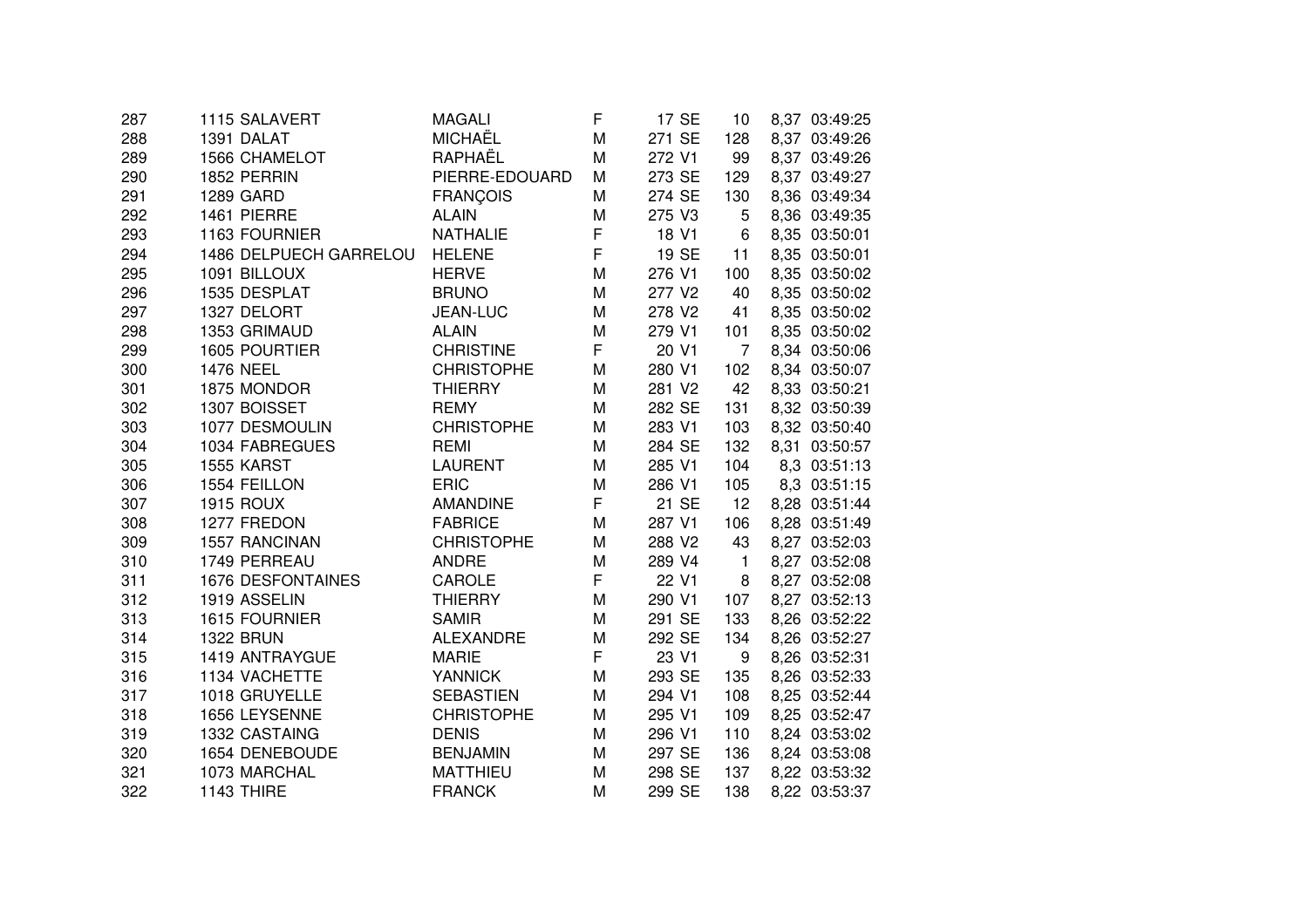| 323 | 1704 DAMIENS        | <b>LIONEL</b>        | M | 300 V1            | 111                     | 8,21 03:53:44 |
|-----|---------------------|----------------------|---|-------------------|-------------------------|---------------|
| 324 | 1673 ROQUES         | <b>NICOLAS</b>       | M | 301 SE            | 139                     | 8,2 03:54:00  |
| 325 | 1895 TONEL          | <b>DAVID</b>         | M | 302 V1            | 112                     | 8,2 03:54:07  |
| 326 | 1763 GABILLON       | <b>PASCAL</b>        | M | 303 V2            | 44                      | 8,2 03:54:09  |
| 327 | 1918 SPRIMONT       | <b>JEAN PAUL</b>     | M | 304 V3            | 6                       | 8,19 03:54:17 |
| 328 | 1475 RIGAL          | <b>NICOLAS</b>       | M | 305 SE            | 140                     | 8,19 03:54:29 |
| 329 | 1717 CUMINGE        | <b>PATRICK</b>       | M | 306 V2            | 45                      | 8,19 03:54:29 |
| 330 | 1408 FAVIER         | <b>JEROME</b>        | M | 307 V1            | 113                     | 8,18 03:54:35 |
| 331 | 1404 DE JESUS       | <b>DAVID</b>         | M | 308 SE            | 141                     | 8,16 03:55:18 |
| 332 | 1328 BENET          | <b>FRANCOISE</b>     | M | 309 V1            | 114                     | 8,16 03:55:22 |
| 333 | 1295 BIGOT          | <b>DIDIER</b>        | M | 310 V1            | 115                     | 8,16 03:55:23 |
| 334 | 1636 REINA          | <b>FREDERIC</b>      | M | 311 V1            | 116                     | 8,15 03:55:33 |
| 335 | <b>1130 LAGE</b>    | JÉRÉMY               | F | 24 SE             | 13                      | 8,15 03:55:34 |
| 336 | 1160 CALDEYROUX     | <b>JEAN PHILIPPE</b> | M | 312 V1            | 117                     | 8,15 03:55:42 |
| 337 | 1701 DUMAS          | <b>JEROME</b>        | M | 313 SE            | 142                     | 8,14 03:55:55 |
| 338 | <b>1257 BRUN</b>    | <b>BERTRAND</b>      | M | 314 SE            | 143                     | 8,13 03:56:04 |
| 339 | 1529 LEPORE         | <b>ERIC</b>          | M | 315 V2            | 46                      | 8,13 03:56:11 |
| 340 | 1531 VAREILLE       | <b>PHILIPPE</b>      | M | 316 V2            | 47                      | 8,13 03:56:12 |
| 341 | 1339 BREUIL BOSDURE | <b>FRANCIS</b>       | M | 317 V1            | 118                     | 8,13 03:56:12 |
| 342 | 1473 PONS DELRIEU   | <b>ISABELLE</b>      | F | 25 V2             | 3                       | 8,13 03:56:15 |
| 343 | 1907 DIDIOT         | <b>GILLES</b>        | M | 318 V3            | $\overline{7}$          | 8,12 03:56:33 |
| 344 | 1294 ESCASSUT       | <b>DAVID</b>         | M | 319 SE            | 144                     | 8,12 03:56:35 |
| 345 | 1255 DUVERNEUIL     | <b>CHRISTOPHE</b>    | M | 320 V1            | 119                     | 8,11 03:56:39 |
| 346 | 1081 LECOUVREUR     | <b>JEAN-PIERRE</b>   | M | 321 V2            | 48                      | 8,11 03:56:45 |
| 347 | 1273 BONNAS         | LOIC                 | M | 322 SE            | 145                     | 8,11 03:56:53 |
| 348 | 1737 ROCHE          | <b>FRANCK</b>        | M | 323 SE            | 146                     | 8,1 03:56:55  |
| 349 | 1098 COURMONT       | <b>ALAIN</b>         | M | 324 V2            | 49                      | 8,09 03:57:18 |
| 350 | 1920 KLYNUSKI       | <b>AUDE</b>          | F | 26 V1             | 10                      | 8,09 03:57:24 |
| 351 | 1782 PRADAYROL      | <b>PATRICK</b>       | M | 325 V1            | 120                     | 8,08 03:57:28 |
| 352 | 1131 LAGARDE        | <b>EMMANUEL</b>      | M | 326 V1            | 121                     | 8,08 03:57:29 |
| 353 | 1632 LE POTTIER     | <b>GHISLAINE</b>     | F | 27 V <sub>2</sub> | $\overline{\mathbf{4}}$ | 8,07 03:57:58 |
| 354 | 1550 FRONVAL        | <b>FABIEN</b>        | M | 327 V1            | 122                     | 8,06 03:58:10 |
| 355 | <b>1366 MILLE</b>   | <b>CHRISTOPHE</b>    | М | 328 V1            | 123                     | 8,06 03:58:12 |
| 356 | 1169 LAJARRIGE      | <b>LAURENT</b>       | М | 329 V1            | 124                     | 8,06 03:58:14 |
| 357 | 1288 BEYNEL         | <b>DAVID</b>         | M | 330 SE            | 147                     | 8,05 03:58:26 |
| 358 | 1795 GUITARD        | <b>SANDRINE</b>      | F | 28 V1             | 11                      | 8,05 03:58:29 |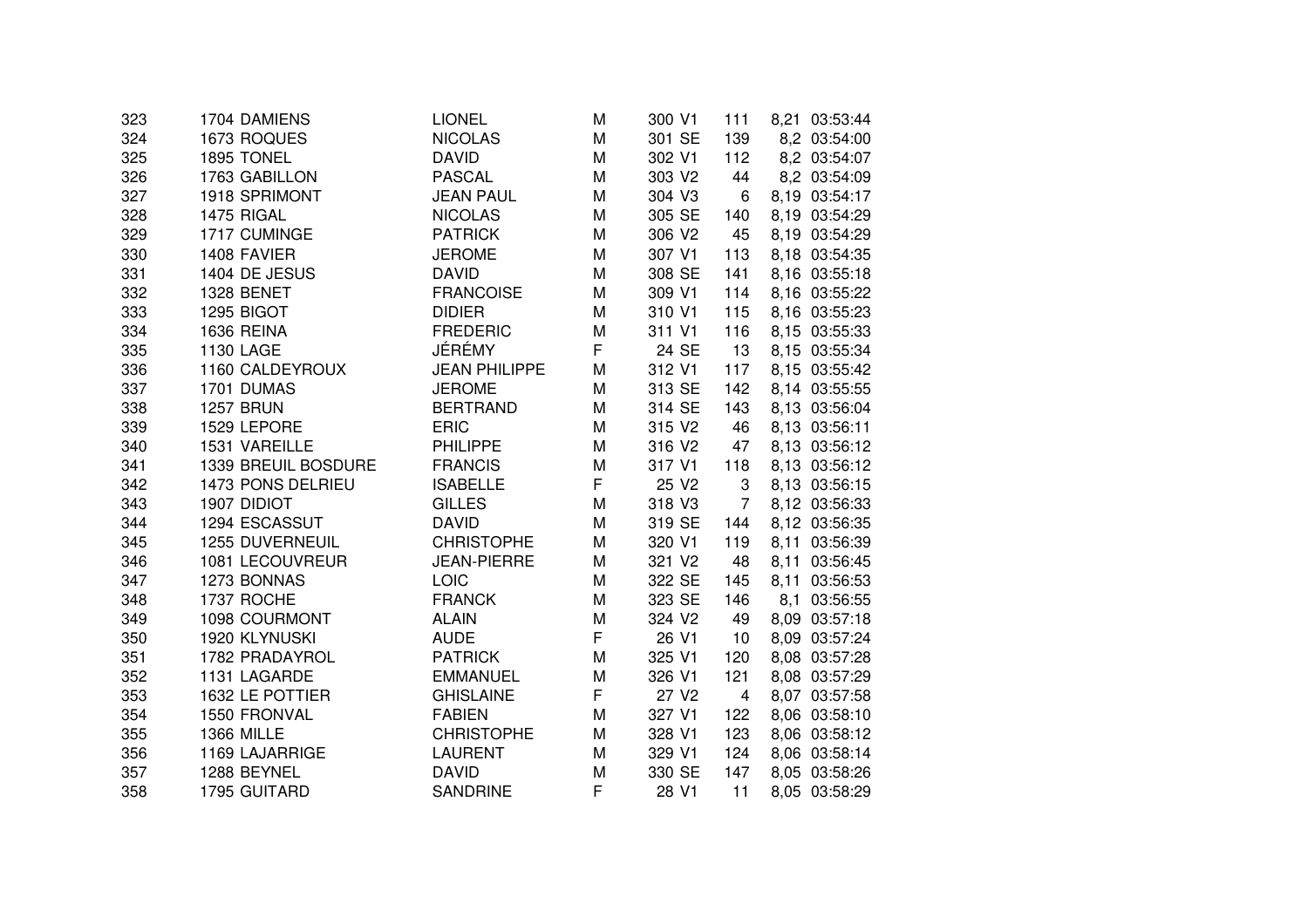| 359 | 1192 DASTE        | ROXANE               | F | 29 SE             | 14  | 8,05 03:58:29 |
|-----|-------------------|----------------------|---|-------------------|-----|---------------|
| 360 | 1855 CHAYRE       | <b>THIERRY</b>       | M | 331 V2            | 50  | 8,05 03:58:35 |
| 361 | 1848 RIGAL        | <b>DANIEL</b>        | M | 332 V2            | 51  | 8,05 03:58:35 |
| 362 | 1433 CHAPOU       | <b>SEBASTIEN</b>     | M | 333 V1            | 125 | 8,05 03:58:36 |
| 363 | 1610 LE GOFF      | <b>VIOLAINE</b>      | F | 30 SE             | 15  | 8,04 03:58:39 |
| 364 | 1567 LE FLOC'H    | <b>JEAN-GAEL</b>     | M | 334 V1            | 126 | 8,04 03:58:42 |
| 365 | 1439 ORTEGA       | <b>PATRICIA</b>      | F | 31 SE             | 16  | 8,04 03:58:44 |
| 366 | 1182 MALIBERT     | <b>ANNE</b>          | F | 32 V <sub>2</sub> | 5   | 8,04 03:58:49 |
| 367 | 1675 PENNETIER    | <b>OLIVIER</b>       | M | 335 V1            | 127 | 8,04 03:58:49 |
| 368 | 1186 SUZIN        | <b>FRANTZ</b>        | M | 336 V3            | 8   | 8,04 03:58:50 |
| 369 | 1538 CASTILLO-ROS | <b>STEPHANE</b>      | M | 337 V1            | 128 | 8,04 03:58:54 |
| 370 | 1012 GAUTHIER     | <b>JOHAN</b>         | M | 338 SE            | 148 | 8,03 03:58:59 |
| 371 | 1106 VILLAIN      | <b>JEAN-PHILIPPE</b> | M | 339 SE            | 149 | 8,03 03:58:59 |
| 372 | 1706 CHANFREAU    | <b>MARCEL</b>        | M | 340 V3            | 9   | 8,03 03:59:00 |
| 373 | 1890 FLAMARY      | <b>DIDIER</b>        | M | 341 V1            | 129 | 8,03 03:59:12 |
| 374 | 1679 DELAMARRE    | <b>CHRISTIAN</b>     | M | 342 V2            | 52  | 8,02 03:59:26 |
| 375 | 1101 GUIRAUD      | <b>MARIANNE</b>      | M | 343 SE            | 150 | 8 03:59:51    |
| 376 | 1659 SEBILEAU     | <b>ERIC</b>          | M | 344 V2            | 53  | 7,99 04:00:14 |
| 377 | <b>1440 SABY</b>  | <b>SANDRA</b>        | F | 33 SE             | 17  | 7,99 04:00:21 |
| 378 | 1809 ELIARD       | <b>VINCENT</b>       | M | 345 V2            | 54  | 7,97 04:00:45 |
| 379 | 1815 MONTIS       | <b>FRANCOISE</b>     | F | 34 V1             | 12  | 7,97 04:01:02 |
| 380 | 1084 DUMAS        | <b>LUCIE</b>         | F | 35 SE             | 18  | 7,96 04:01:03 |
| 381 | 1644 MEUNIER      | <b>PHILIPPE</b>      | M | 346 V2            | 55  | 7,96 04:01:10 |
| 382 | 1650 DUSSAULE     | <b>DIDIER</b>        | M | 347 V2            | 56  | 7,96 04:01:10 |
| 383 | <b>1888 CLIN</b>  | <b>CYRIL</b>         | M | 348 SE            | 151 | 7,95 04:01:21 |
| 384 | 1215 MAGNE        | <b>HERVE</b>         | M | 349 SE            | 152 | 7,94 04:01:48 |
| 385 | 1669 LAGARRIGUE   | <b>SEVERINE</b>      | F | 36 SE             | 19  | 7,94 04:01:49 |
| 386 | <b>1805 BIET</b>  | <b>JEAN-JACQUES</b>  | M | 350 V2            | 57  | 7,94 04:01:53 |
| 387 | 1225 GIROUX       | <b>CÉLINE</b>        | F | 37 V1             | 13  | 7,94 04:01:56 |
| 388 | 1626 CARRET       | <b>LYDIE</b>         | M | 351 V1            | 130 | 7,93 04:02:01 |
| 389 | 1167 THENUS-MAS   | <b>THIERRY</b>       | F | 38 SE             | 20  | 7,92 04:02:26 |
| 390 | 1303 WEIBEL       | <b>GAETAN</b>        | M | 352 V1            | 131 | 7,91 04:02:39 |
| 391 | 1261 MESLOT       | <b>JEAN-MARC</b>     | M | 353 V2            | 58  | 7,89 04:03:17 |
| 392 | 1242 BRIDAY       | <b>MICKAEL</b>       | М | 354 SE            | 153 | 7,88 04:03:37 |
| 393 | 1094 KOSNANSKY    | <b>OLIVIER</b>       | M | 355 V2            | 59  | 7,88 04:03:47 |
| 394 | 1736 KOUACHI      | <b>STEPHANE</b>      | M | 356 V1            | 132 | 7,87 04:03:54 |
|     |                   |                      |   |                   |     |               |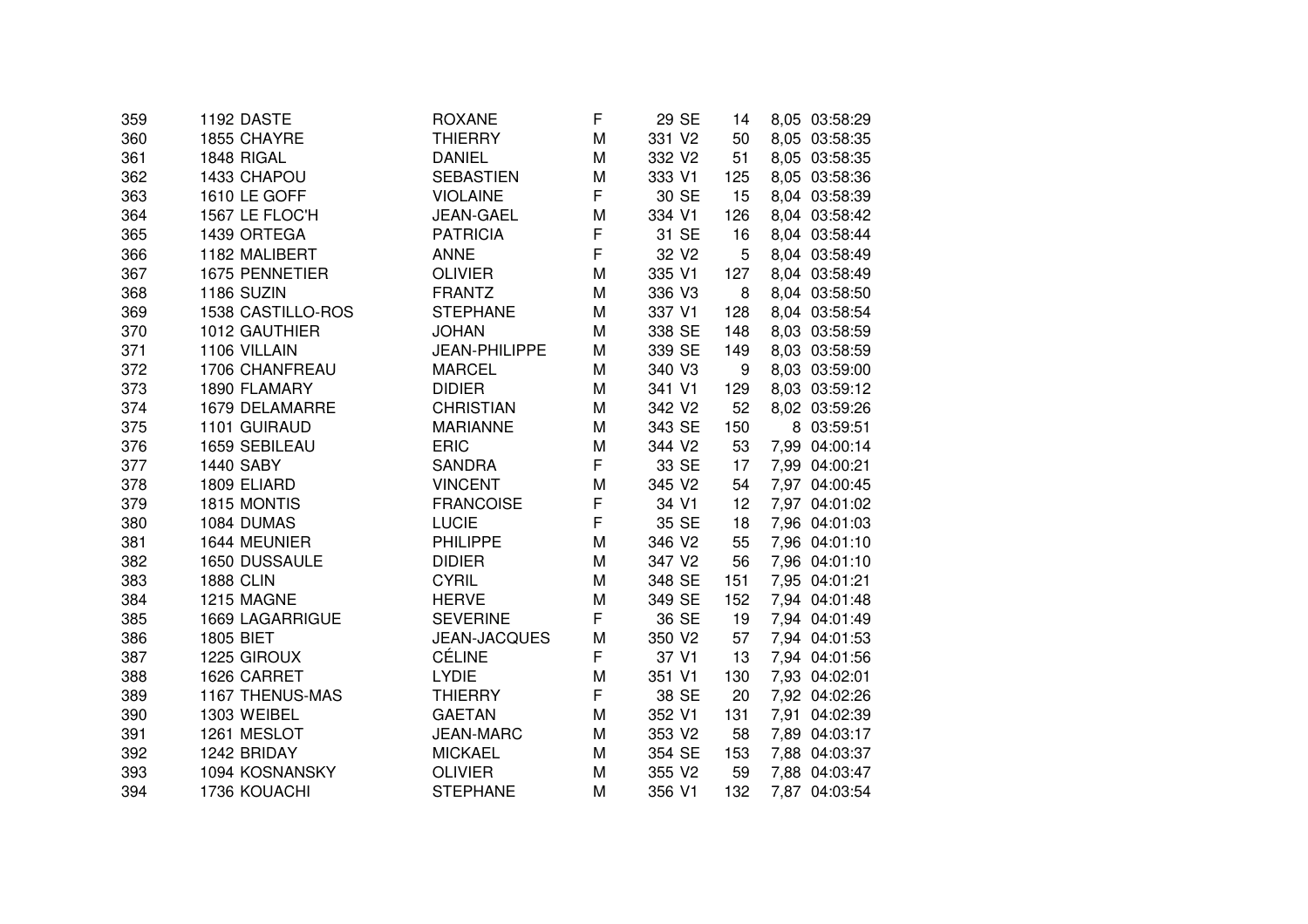| 395 | 1213 LEFEBVRE     | <b>CAROLINE</b>      | F | 39 V1             | 14             | 7,87 04:03:58 |
|-----|-------------------|----------------------|---|-------------------|----------------|---------------|
| 396 | 1072 BONAUD       | <b>BRIGITTE</b>      | F | 40 V <sub>2</sub> | 6              | 7,87 04:03:59 |
| 397 | <b>1238 GENTE</b> | <b>MURIELLE</b>      | F | 41 V <sub>2</sub> | $\overline{7}$ | 7,87 04:03:59 |
| 398 | 1690 CHARMES      | <b>JULIEN</b>        | M | 357 SE            | 154            | 7,87 04:04:04 |
| 399 | 1170 LARERE       | <b>DANIEL</b>        | M | 358 V3            | 10             | 7,87 04:04:06 |
| 400 | 1624 ANDRIEU      | <b>GUILLAUME</b>     | M | 359 SE            | 155            | 7,85 04:04:26 |
| 401 | 1766 CATLAS       | <b>CHRISTOPHE</b>    | M | 360 V1            | 133            | 7,85 04:04:38 |
| 402 | 1241 BOGARD       | <b>OLIVIER</b>       | M | 361 V2            | 60             | 7,84 04:04:46 |
| 403 | 1175 TOUZIN       | <b>JACQUES</b>       | M | 362 V2            | 61             | 7,83 04:05:09 |
| 404 | <b>1664 COLY</b>  | <b>VINCENT</b>       | M | 363 SE            | 156            | 7,83 04:05:19 |
| 405 | 1132 ROQUET       | <b>JEROME</b>        | M | 364 V1            | 134            | 7,82 04:05:27 |
| 406 | 1128 LASSINCE     | <b>SOPHIE</b>        | F | 42 V1             | 15             | 7,82 04:05:29 |
| 407 | 1470 SABARDEIL    | <b>CHRISTINE</b>     | F | 43 V1             | 16             | 7,8 04:06:06  |
| 408 | 1206 CASNIN       | <b>FREDERIC</b>      | M | 365 V1            | 135            | 7,8 04:06:11  |
| 409 | 1205 SIMON        | <b>NICOLAS</b>       | M | 366 V1            | 136            | 7,8 04:06:13  |
| 410 | 1207 SIMON        | <b>ALAIN</b>         | M | 367 V1            | 137            | 7,8 04:06:13  |
| 411 | 1274 GOINEAU      | <b>DOMINIQUE</b>     | M | 368 V2            | 62             | 7,8 04:06:14  |
| 412 | 1356 BEAUFILS     | <b>ALAIN</b>         | M | 369 V2            | 63             | 7,79 04:06:18 |
| 413 | 1881 LE CALVEZ    | <b>CRYSTELLE</b>     | F | 44 SE             | 21             | 7,79 04:06:22 |
| 414 | 1085 LE JALLE     | <b>JEREMY</b>        | M | 370 SE            | 157            | 7,79 04:06:22 |
| 415 | 1043 CHIGNARD     | JEAN-FRANÇOIS        | M | 371 SE            | 158            | 7,79 04:06:25 |
| 416 | 1087 LEROUX       | <b>CYRIL</b>         | M | 372 SE            | 159            | 7,79 04:06:28 |
| 417 | 1628 DANEL        | <b>LAURENT</b>       | M | 373 V2            | 64             | 7,79 04:06:28 |
| 418 | 1663 FAUREL       | <b>SEBASTIEN</b>     | M | 374 SE            | 160            | 7,79 04:06:36 |
| 419 | 1714 LAVIALE      | <b>FRANCIS</b>       | M | 375 V1            | 138            | 7,78 04:06:41 |
| 420 | 1591 LE CORRE     | <b>EMILIE</b>        | F | 45 SE             | 22             | 7,78 04:06:41 |
| 421 | 1296 SOUQUIERES   | <b>JEAN-FRANCOIS</b> | М | 376 V2            | 65             | 7,78 04:06:43 |
| 422 | 1429 BARRAUD      | <b>PATRICK</b>       | M | 377 V2            | 66             | 7,78 04:06:48 |
| 423 | 1685 GIRON        | <b>CHRISTOPHE</b>    | М | 378 V1            | 139            | 7,77 04:07:04 |
| 424 | 1133 WOJAS        | <b>ERIC</b>          | M | 379 V2            | 67             | 7,77 04:07:04 |
| 425 | 1630 DUHAMEAUX    | <b>HUBERT</b>        | M | 380 V2            | 68             | 7,77 04:07:12 |
| 426 | 1070 BONNERAVE    | <b>DANIEL</b>        | M | 381 V3            | 11             | 7,76 04:07:21 |
| 427 | 1527 LAPARRA      | <b>JEAN-FRANCOIS</b> | M | 382 V2            | 69             | 7,76 04:07:25 |
| 428 | 1407 GAS          | <b>REJANE</b>        | F | 46 V1             | 17             | 7,76 04:07:26 |
| 429 | 1501 CHABRIER     | <b>CHRISTOPHE</b>    | M | 383 SE            | 161            | 7,76 04:07:32 |
| 430 | 1060 BAISSAC      | <b>SYLVAIN</b>       | M | 384 SE            | 162            | 7,75 04:07:39 |
|     |                   |                      |   |                   |                |               |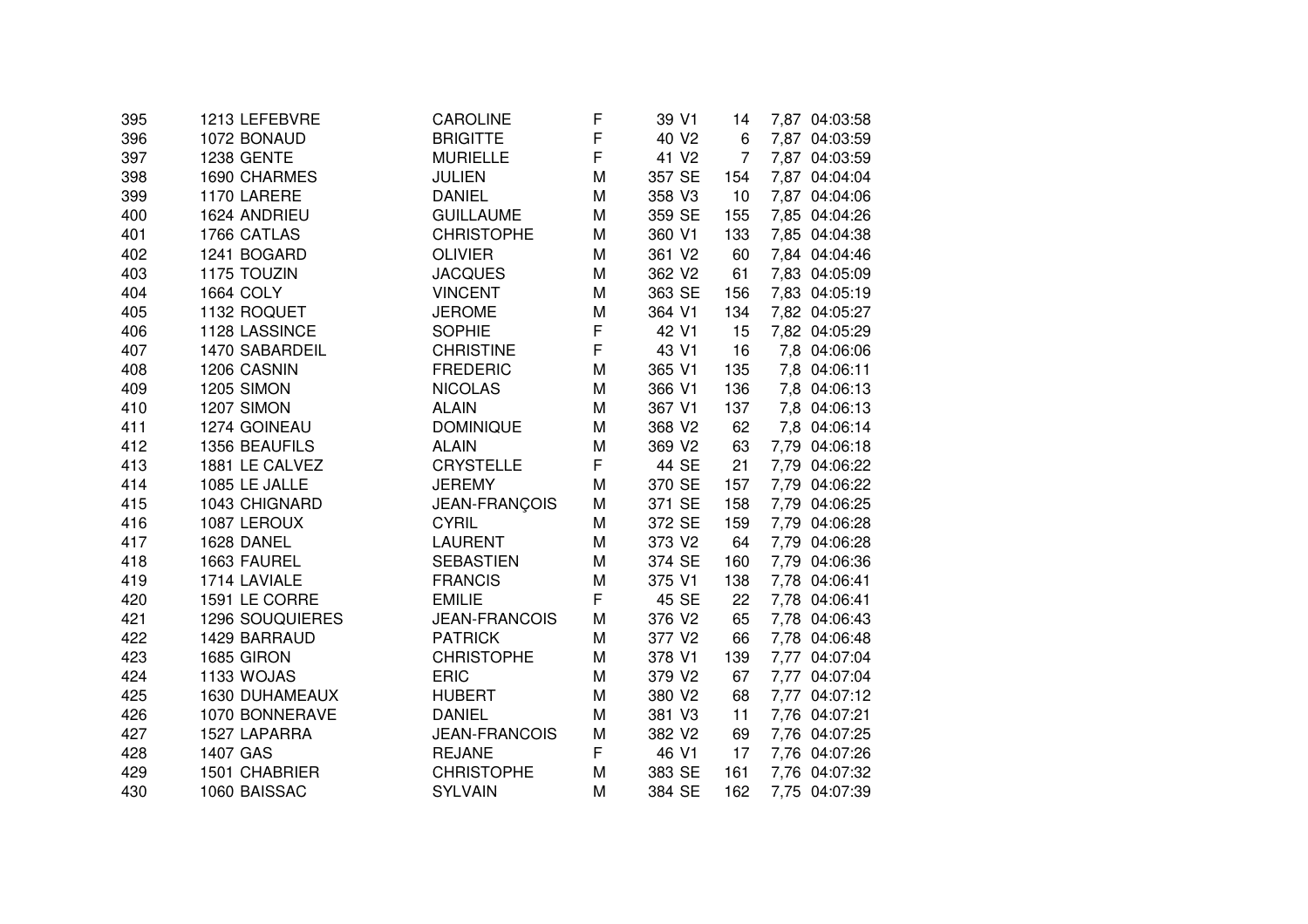| 431 | 1450 SITTARAME         | <b>FRÉDÉRIC</b>     | M | 385 V1            | 140 | 7,75 04:07:51 |
|-----|------------------------|---------------------|---|-------------------|-----|---------------|
| 432 | <b>1449 SITTARAME</b>  | PASCALE             | F | 47 V1             | 18  | 7,75 04:07:51 |
| 433 | <b>1688 COLY</b>       | <b>ADELINE</b>      | F | 48 SE             | 23  | 7,74 04:07:58 |
| 434 | 1787 NEVEU             | <b>DIDIER</b>       | M | 386 V2            | 70  | 7,74 04:07:59 |
| 435 | 1843 BOUSSAGOL         | <b>MARIE</b>        | F | 49 V <sub>2</sub> | 8   | 7,74 04:08:10 |
| 436 | 1537 BENOIST           | <b>JEAN-JACQUES</b> | M | 387 V3            | 12  | 7,73 04:08:17 |
| 437 | <b>1154 JAUD</b>       | <b>SÉVERINE</b>     | F | 50 V1             | 19  | 7,72 04:08:38 |
| 438 | 1200 GALIPAUD          | <b>CHRISTIAN</b>    | M | 388 V2            | 71  | 7,72 04:08:39 |
| 439 | 1453 FREREUX           | <b>YVES</b>         | M | 389 V2            | 72  | 7,72 04:08:40 |
| 440 | 1892 LEVEAU            | <b>STEPHANE</b>     | M | 390 V1            | 141 | 7,71 04:09:00 |
| 441 | 1606 THOMAS            | <b>SONIA</b>        | F | 51 V1             | 20  | 7,71 04:09:09 |
| 442 | 1512 RIGHETTO          | <b>DIDIER</b>       | M | 391 V2            | 73  | 7,71 04:09:11 |
| 443 | <b>1883 BRUN</b>       | <b>NELLY</b>        | F | 52 V2             | 9   | 7,7 04:09:28  |
| 444 | 1456 PALOUS            | <b>MARTINE</b>      | F | 53 V2             | 10  | 7,69 04:09:48 |
| 445 | 1184 PORTERIE          | <b>LUDOVIC</b>      | M | 392 V1            | 142 | 7,68 04:09:50 |
| 446 | 1275 ROUILLARD         | <b>THIERRY</b>      | M | 393 V2            | 74  | 7,68 04:09:54 |
| 447 | 1514 PERRET            | <b>LAETITIA</b>     | F | 54 SE             | 24  | 7,68 04:10:04 |
| 448 | 1375 PORRAS            | <b>FLORENT</b>      | M | 394 SE            | 163 | 7,68 04:10:04 |
| 449 | 1369 IZACARD           | JEAN-CLAUDE         | M | 395 V3            | 13  | 7,67 04:10:18 |
| 450 | 1479 BERARD            | <b>ANNE</b>         | F | 55 V1             | 21  | 7,67 04:10:18 |
| 451 | 1455 SMOLUCK           | <b>JEAN-MARIE</b>   | M | 396 V2            | 75  | 7,67 04:10:18 |
| 452 | 1331 MONTRE            | <b>GEORGES</b>      | M | 397 V3            | 14  | 7,67 04:10:20 |
| 453 | 1309 GRIZEL            | ANNE-SOPHIE         | F | 56 V1             | 22  | 7,66 04:10:32 |
| 454 | 1401 GARNIER           | <b>LAURENT</b>      | M | 398 V2            | 76  | 7,66 04:10:38 |
| 455 | 1651 NARBEY            | <b>BERNARD</b>      | M | 399 V2            | 77  | 7,66 04:10:48 |
| 456 | 1250 SIRIEYX           | <b>NICOLAS</b>      | M | 400 SE            | 164 | 7,63 04:11:28 |
| 457 | <b>1645 TRIDOUX</b>    | <b>STÉPHANE</b>     | M | 401 V1            | 143 | 7,63 04:11:28 |
| 458 | 1252 GERVAUX           | <b>CEDRIC</b>       | M | 402 SE            | 165 | 7,63 04:11:29 |
| 459 | 1483 LESECQ            | <b>JEROME</b>       | M | 403 V1            | 144 | 7,63 04:11:30 |
| 460 | 1208 RAY               | <b>SÉVERINE</b>     | F | 57 SE             | 25  | 7,63 04:11:31 |
| 461 | <b>1841 TROCELLIER</b> | <b>JEAN-PIERRE</b>  | M | 404 V1            | 145 | 7,63 04:11:32 |
| 462 | 1571 MERCIER           | <b>CLAUDE</b>       | M | 405 V2            | 78  | 7,63 04:11:34 |
| 463 | 1728 BOULLE            | <b>PIERRE</b>       | м | 406 SE            | 166 | 7,63 04:11:35 |
| 464 | 1340 GUENEL            | <b>FRANÇOIS</b>     | M | 407 SE            | 167 | 7,63 04:11:36 |
| 465 | 1622 TESSIER           | <b>PHILIPPE</b>     | M | 408 V1            | 146 | 7,62 04:12:05 |
| 466 | <b>1425 BREE</b>       | <b>FLORIAN</b>      | M | 409 SE            | 168 | 7,61 04:12:09 |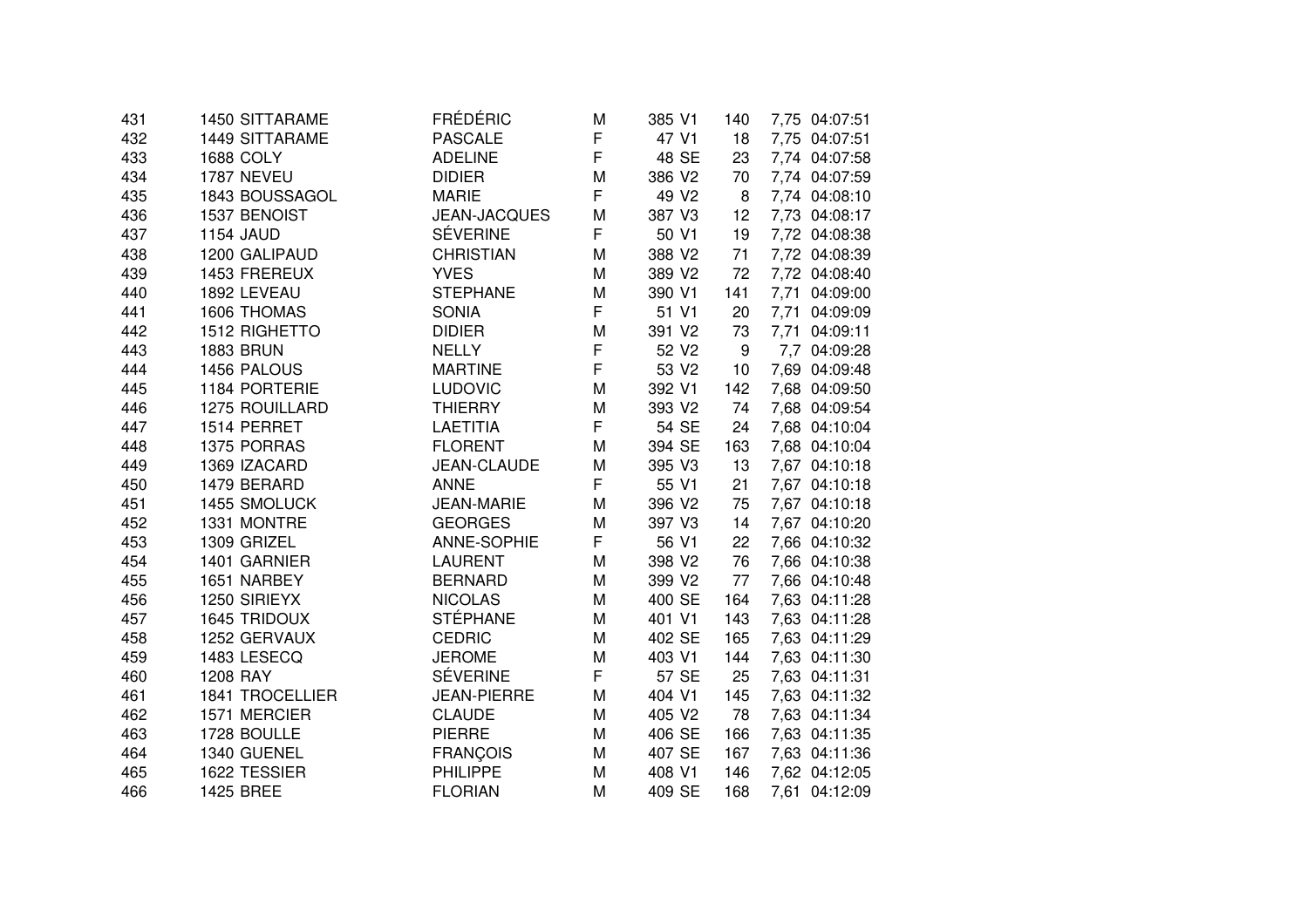| 467 | 1469 MEZZANI              | <b>ERIC</b>          | M | 410 V1 | 147 | 7,61 04:12:09 |
|-----|---------------------------|----------------------|---|--------|-----|---------------|
| 468 | 1121 BOURDIER             | <b>BRUNO</b>         | M | 411 SE | 169 | 7,61 04:12:11 |
| 469 | 1093 JACQUIN              | <b>FABRICE</b>       | M | 412 SE | 170 | 7,6 04:12:29  |
| 470 | 1171 BRIZZI               | <b>DAMIEN</b>        | M | 413 SE | 171 | 7,6 04:12:32  |
| 471 | <b>1158 TAILLARDAT</b>    | <b>ROMAIN</b>        | M | 414 SE | 172 | 7,6 04:12:32  |
| 472 | 1137 CHARRIER             | <b>RODOLPHE</b>      | M | 415 V1 | 148 | 7,6 04:12:34  |
| 473 | 1157 DAVIN                | <b>GREGORY</b>       | M | 416 SE | 173 | 7,6 04:12:34  |
| 474 | <b>1523 LAURISSERGUES</b> | <b>PATRICK</b>       | M | 417 V2 | 79  | 7,6 04:12:35  |
| 475 | 1282 NIEPCERON            | <b>CLAUDE</b>        | M | 418 V3 | 15  | 7,57 04:13:36 |
| 476 | 1487 GABIN                | <b>HERVÉ</b>         | M | 419 V2 | 80  | 7,57 04:13:45 |
| 477 | 1718 BARANOWSKI           | <b>BENOIT</b>        | M | 420 V1 | 149 | 7,56 04:14:02 |
| 478 | 1379 LASSUS               | <b>PILIPPE</b>       | M | 421 V3 | 16  | 7,55 04:14:20 |
| 479 | 1386 BADUEL               | <b>ALEXANDRE</b>     | M | 422 SE | 174 | 7,54 04:14:43 |
| 480 | 1122 FARGEAS              | <b>GUYLAINE</b>      | F | 58 V1  | 23  | 7,53 04:15:03 |
| 481 | 1123 FARGEAS              | <b>LAURENT</b>       | M | 423 V2 | 81  | 7,53 04:15:03 |
| 482 | 1383 DOGNA                | <b>DIDIER</b>        | M | 424 V1 | 150 | 7,52 04:15:12 |
| 483 | 1333 BESCONT              | <b>PATRICE</b>       | M | 425 V2 | 82  | 7,52 04:15:12 |
| 484 | 1090 CONSTANT             | <b>PASCAL</b>        | M | 426 V1 | 151 | 7,52 04:15:13 |
| 485 | 1341 CASSAN               | JEAN-FRANÇOIS        | M | 427 V1 | 152 | 7,52 04:15:16 |
| 486 | 1173 BOS                  | <b>AURELIEN</b>      | M | 428 SE | 175 | 7,52 04:15:21 |
| 487 | 1458 GERMAIN              | <b>CHRISTELLE</b>    | F | 59 SE  | 26  | 7,51 04:15:33 |
| 488 | 1412 NEBOUT               | <b>DAMIEN</b>        | M | 429 SE | 176 | 7,51 04:15:38 |
| 489 | 1313 LENOIR               | <b>GERARD</b>        | M | 430 V3 | 17  | 7,5 04:16:05  |
| 490 | 1823 BADUEL               | <b>VINCENT</b>       | M | 431 SE | 177 | 7,49 04:16:11 |
| 491 | 1779 MAUGRAS              | LOIC                 | F | 60 SE  | 27  | 7,49 04:16:14 |
| 492 | 1373 CHASSAGNE            | <b>STEPHANE</b>      | M | 432 V1 | 153 | 7,49 04:16:24 |
| 493 | <b>1287 ROSA</b>          | <b>PHILIPPE</b>      | M | 433 V1 | 154 | 7,49 04:16:27 |
| 494 | 1421 SAUVAGE              | <b>FRANCK</b>        | M | 434 V1 | 155 | 7,48 04:16:40 |
| 495 | 1637 BOUSQUET             | <b>NICOLAS</b>       | M | 435 SE | 178 | 7,48 04:16:49 |
| 496 | 1253 BROSSET              | <b>OLIVIER</b>       | M | 436 SE | 179 | 7,47 04:16:51 |
| 497 | 1249 MARTINEZ             | <b>JEAN PHILIPPE</b> | M | 437 V1 | 156 | 7,47 04:16:52 |
| 498 | 1059 VIEIRA               | <b>JOSE</b>          | M | 438 V1 | 157 | 7,47 04:17:11 |
| 499 | 1623 ROUMAGNAC            | <b>SÉVERINE</b>      | F | 61 V1  | 24  | 7,45 04:17:36 |
| 500 | 1710 COUDERC              | <b>YVES</b>          | M | 439 V3 | 18  | 7,45 04:17:43 |
| 501 | 1209 RIGAUDIERE           | <b>FLORIAN</b>       | M | 440 ES | 3   | 7,45 04:17:46 |
| 502 | 1237 DANTZER              | <b>GILBERT</b>       | M | 441 V3 | 19  | 7,43 04:18:14 |
|     |                           |                      |   |        |     |               |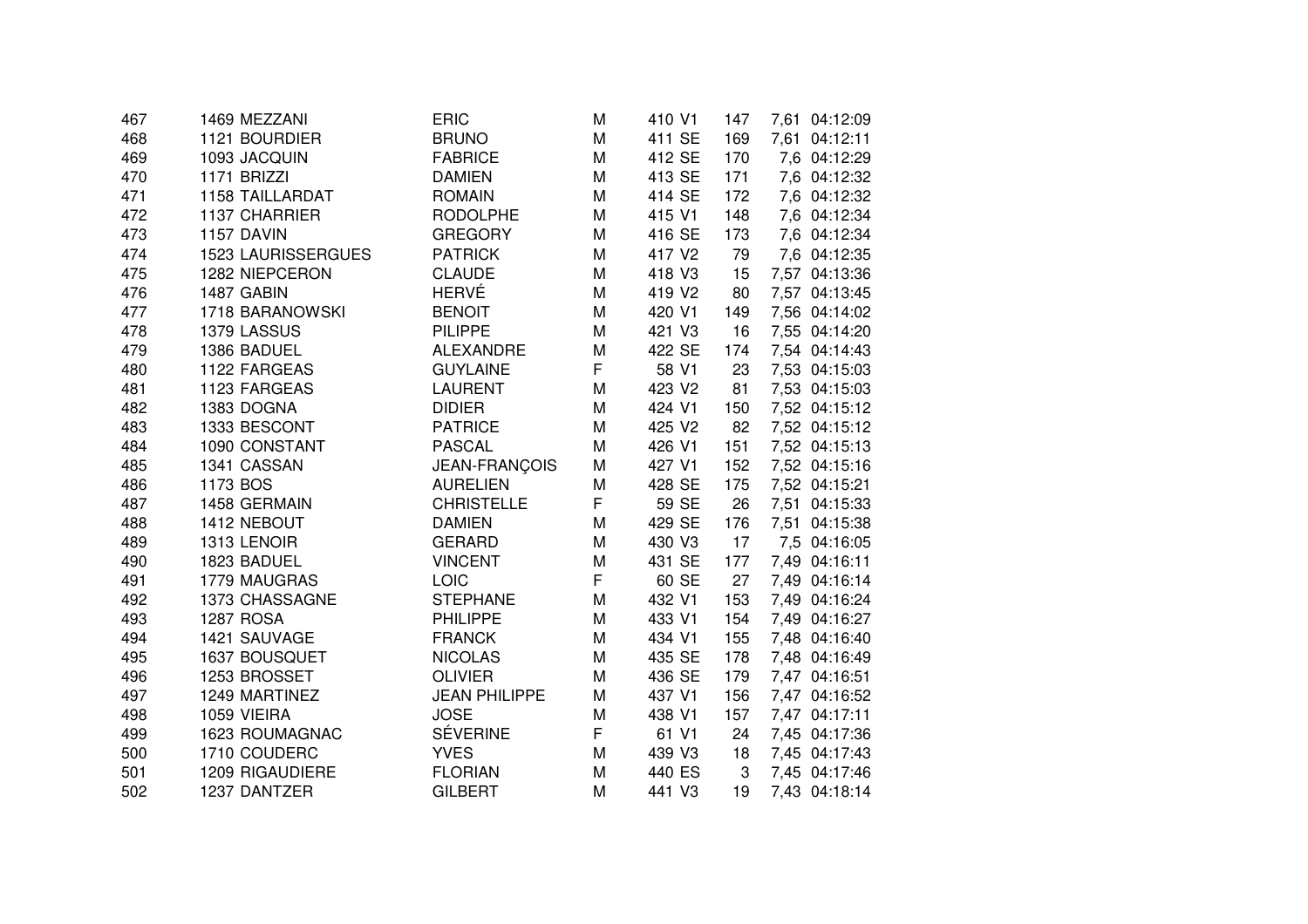| 503 | 1437 PRESSET      | LAURENT              | M | 442 V1 | 158          | 7,43 04:18:21 |
|-----|-------------------|----------------------|---|--------|--------------|---------------|
| 504 | 1337 POIRIER      | <b>GREGORY</b>       | M | 443 SE | 180          | 7,43 04:18:26 |
| 505 | 1138 BELTRAMI     | MARIE-ANGE           | F | 62 V1  | 25           | 7,42 04:18:40 |
| 506 | 1310 GRIZEL       | <b>FREDERIC</b>      | M | 444 V1 | 159          | 7,42 04:18:42 |
| 507 | 1104 GRANDFILS    | <b>ERIC</b>          | M | 445 V2 | 83           | 7,42 04:18:53 |
| 508 | 1103 URBAIN       | <b>GINETTE</b>       | F | 63 V3  | $\mathbf{1}$ | 7,42 04:18:54 |
| 509 | 1735 GINIOUX      | <b>NICOLAS</b>       | М | 446 SE | 181          | 7,41 04:19:07 |
| 510 | 1627 DANEL        | <b>DELPHINE</b>      | F | 64 V1  | 26           | 7,41 04:19:16 |
| 511 | 1882 DELORT       | <b>STEPHANE</b>      | M | 447 SE | 182          | 7,4 04:19:17  |
| 512 | 1240 BARILLE      | <b>LAURENT</b>       | M | 448 V2 | 84           | 7,4 04:19:36  |
| 513 | 1868 GORIE        | <b>CELINE</b>        | F | 65 V1  | 27           | 7,39 04:19:45 |
| 514 | 1049 GOMEZ        | <b>CORINNE</b>       | F | 66 V1  | 28           | 7,39 04:19:50 |
| 515 | 1510 TURPEAU      | <b>PATRICE</b>       | M | 449 V2 | 85           | 7,39 04:19:52 |
| 516 | 1500 BEAUDIN      | <b>MICHEL</b>        | М | 450 V2 | 86           | 7,38 04:20:12 |
| 517 | 1549 FROSZTEGA    | <b>MARC</b>          | M | 451 V2 | 87           | 7,38 04:20:19 |
| 518 | 1560 GILLION      | <b>PASCAL</b>        | М | 452 V2 | 88           | 7,38 04:20:19 |
| 519 | 1448 FERREIRA     | <b>PAUL</b>          | M | 453 V1 | 160          | 7,37 04:20:25 |
| 520 | 1732 SIMONNET     | <b>FRANCK</b>        | M | 454 V1 | 161          | 7,37 04:20:35 |
| 521 | 1733 VIDEAU       | <b>PATRICK</b>       | M | 455 V2 | 89           | 7,37 04:20:36 |
| 522 | 1276 BATOT        | <b>FABRICE</b>       | M | 456 V2 | 90           | 7,37 04:20:36 |
| 523 | 1698 POUVESLE     | <b>ALAIN</b>         | M | 457 V3 | 20           | 7,37 04:20:37 |
| 524 | 1054 OUVRARD      | <b>MARIE</b>         | F | 67 V1  | 29           | 7,37 04:20:37 |
| 525 | <b>1076 PARRO</b> | <b>JEAN FRANCOIS</b> | M | 458 V1 | 162          | 7,36 04:20:48 |
| 526 | 1575 LINARES      | <b>JOSETTE</b>       | F | 68 V2  | 11           | 7,36 04:20:50 |
| 527 | 1230 PARISOTTO    | <b>THIERRY</b>       | M | 459 V1 | 163          | 7,36 04:20:52 |
| 528 | 1853 VIGNERON     | <b>JACKY</b>         | M | 460 V2 | 91           | 7,36 04:20:52 |
| 529 | 1443 FORAY        | <b>ALAIN</b>         | M | 461 V1 | 164          | 7,36 04:20:58 |
| 530 | 1129 PAILLER      | <b>PHILIPPE</b>      | M | 462 V1 | 165          | 7,35 04:21:10 |
| 531 | 1127 LANGLADE     | <b>ROGER</b>         | M | 463 V3 | 21           | 7,35 04:21:11 |
| 532 | 1681 PIAUD        | <b>BRUNO</b>         | M | 464 V1 | 166          | 7,35 04:21:12 |
| 533 | 1572 MERCIER      | A-MARIE              | F | 69 V1  | 30           | 7,35 04:21:18 |
| 534 | 1325 MARION       | <b>ANNIE</b>         | F | 70 V1  | 31           | 7,35 04:21:20 |
| 535 | 1166 MOURNETAS    | <b>EMILIE</b>        | F | 71 SE  | 28           | 7,34 04:21:24 |
| 536 | 1231 CASTRO       | <b>PAULA</b>         | F | 72 V1  | 32           | 7,34 04:21:33 |
| 537 | 1316 PROVENCAL    | <b>PHILIPPE</b>      | M | 465 V2 | 92           | 7,33 04:21:50 |
| 538 | 1174 COUILLAUD    | <b>CHARLES</b>       | M | 466 SE | 183          | 7,32 04:22:26 |
|     |                   |                      |   |        |              |               |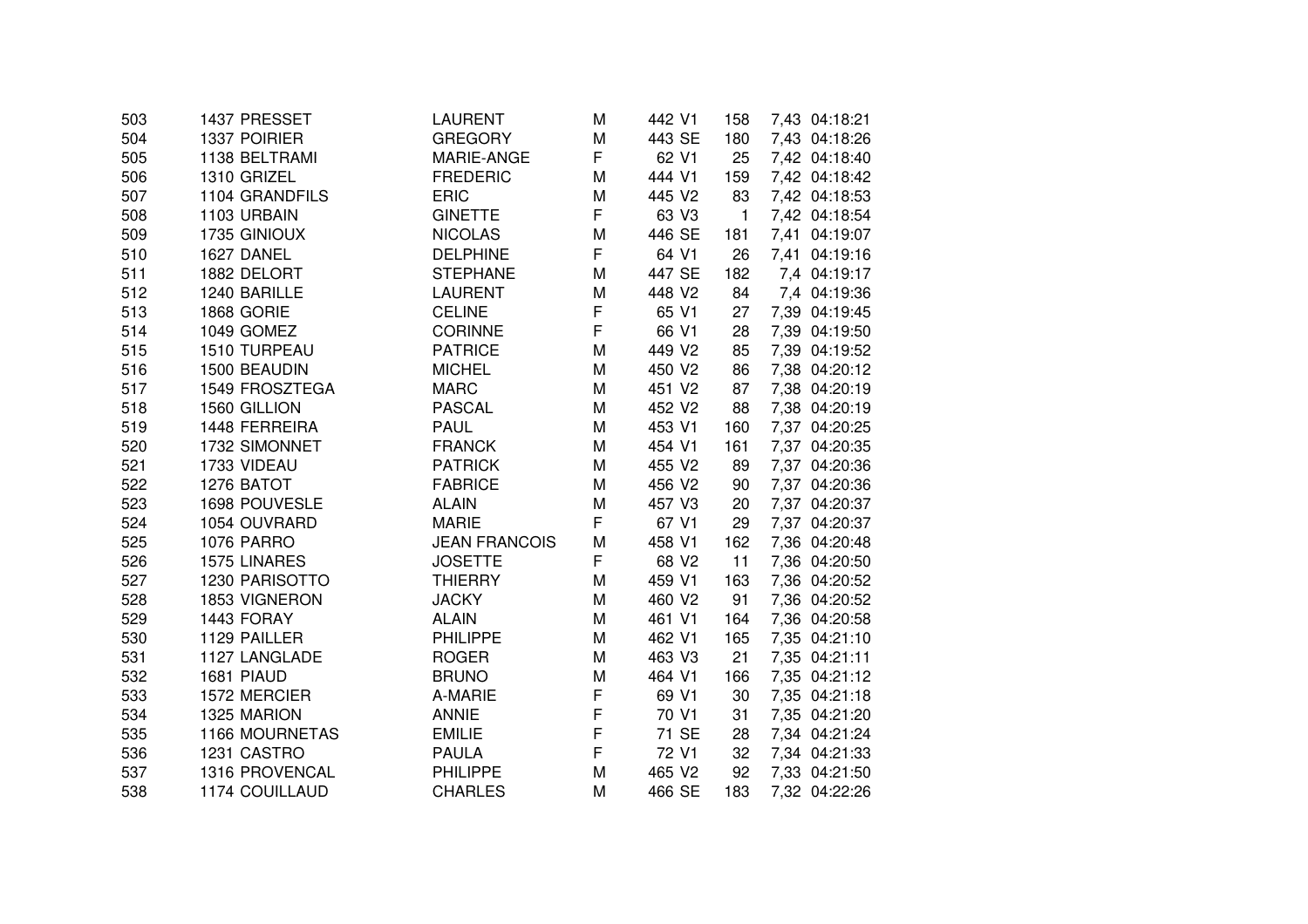| 539 | 1062 APCHER          | <b>STEPHANE</b>      | M | 467 V1            | 167 | 7,31 04:22:35 |
|-----|----------------------|----------------------|---|-------------------|-----|---------------|
| 540 | 1551 VERON           | <b>JEAN-FRANCOIS</b> | M | 468 V2            | 93  | 7,31 04:22:37 |
| 541 | 1770 COTTAREL        | VALÉRIE              | F | 73 SE             | 29  | 7,3 04:22:52  |
| 542 | 1430 DORIGNAC        | <b>CHRISTIAN</b>     | M | 469 V2            | 94  | 7,3 04:22:53  |
| 543 | 1045 DURANTIN        | <b>ELODIE</b>        | F | 74 SE             | 30  | 7,3 04:22:53  |
| 544 | 1603 BERAUD          | <b>EMMANUELLE</b>    | F | 75 V1             | 33  | 7,3 04:23:01  |
| 545 | 1604 BERAUD          | <b>EDDY</b>          | M | 470 V1            | 168 | 7,3 04:23:02  |
| 546 | 1648 BOURGÈS         | <b>LAURENT</b>       | M | 471 V1            | 169 | 7,29 04:23:22 |
| 547 | 1731 BONNET          | <b>NATHALIE</b>      | F | 76 V1             | 34  | 7,28 04:23:33 |
| 548 | 1750 PEROT           | <b>SYLVAIN</b>       | M | 472 V1            | 170 | 7,28 04:23:38 |
| 549 | 1783 LE BRUN         | <b>DAVID</b>         | M | 473 SE            | 184 | 7,27 04:24:07 |
| 550 | 1719 LAGORRE         | <b>JEAN MICHEL</b>   | M | 474 V2            | 95  | 7,27 04:24:09 |
| 551 | 1342 ROBERT          | <b>MARTINE</b>       | F | 77 V1             | 35  | 7,26 04:24:29 |
| 552 | 1785 CAZAL           | <b>DOMINIQUE</b>     | F | 78 V1             | 36  | 7,26 04:24:30 |
| 553 | 1388 PALMIER         | <b>STEPHANE</b>      | M | 475 V1            | 171 | 7,25 04:24:47 |
| 554 | 1384 HEBERT          | <b>DIDIER</b>        | M | 476 V3            | 22  | 7,24 04:25:08 |
| 555 | 1726 COLIN           | <b>SYLVIE</b>        | F | 79 V1             | 37  | 7,24 04:25:12 |
| 556 | 1234 BABOU           | <b>PAULINE</b>       | F | 80 SE             | 31  | 7,24 04:25:19 |
| 557 | 1235 FRADIN          | <b>OLIVIER</b>       | M | 477 SE            | 185 | 7,24 04:25:19 |
| 558 | 1400 AGNIEL          | <b>GUILLAUME</b>     | M | 478 SE            | 186 | 7,23 04:25:25 |
| 559 | 1423 FAURE           | <b>XAVIER</b>        | M | 479 SE            | 187 | 7,23 04:25:33 |
| 560 | 1424 COMBES          | <b>FREDERIC</b>      | M | 480 SE            | 188 | 7,23 04:25:36 |
| 561 | 1485 LEDUC           | <b>BERNARD</b>       | M | 481 SE            | 189 | 7,23 04:25:41 |
| 562 | 1646 AMIOT           | <b>JEAN MARC</b>     | M | 482 V2            | 96  | 7,22 04:25:45 |
| 563 | 1780 ACQUAIRE        | JOSÉ                 | M | 483 V2            | 97  | 7,22 04:25:48 |
| 564 | 1607 THOMAS          | <b>XAVIER</b>        | M | 484 V1            | 172 | 7,22 04:26:03 |
| 565 | 1752 PANNETIER       | <b>JOEL</b>          | F | 81 V1             | 38  | 7,21 04:26:19 |
| 566 | 1744 VAUTH           | JEAN-FRANÇOIS        | M | 485 V1            | 173 | 7,21 04:26:20 |
| 567 | 1251 BOSC            | <b>DAVID</b>         | M | 486 V1            | 174 | 7,21 04:26:21 |
| 568 | 1667 BALLET BASSINET | <b>ANNIE</b>         | F | 82 V <sub>2</sub> | 12  | 7,21 04:26:23 |
| 569 | <b>1666 GENIN</b>    | <b>JEAN LUC</b>      | M | 487 V2            | 98  | 7,21 04:26:24 |
| 570 | 1589 CROQUET         | <b>RONALD</b>        | M | 488 V1            | 175 | 7,21 04:26:24 |
| 571 | 1102 ANDRIEU         | <b>JEAN FRANÇOIS</b> | M | 489 V1            | 176 | 7,2 04:26:37  |
| 572 | 1080 BORGHERO        | <b>ALAIN</b>         | M | 490 V1            | 177 | 7,2 04:26:39  |
| 573 | 1405 LOURS           | <b>JULIEN</b>        | M | 491 SE            | 190 | 7,2 04:26:48  |
| 574 | 1447 CHARBONNEL      | <b>VALERIE</b>       | F | 83 V1             | 39  | 7,19 04:26:59 |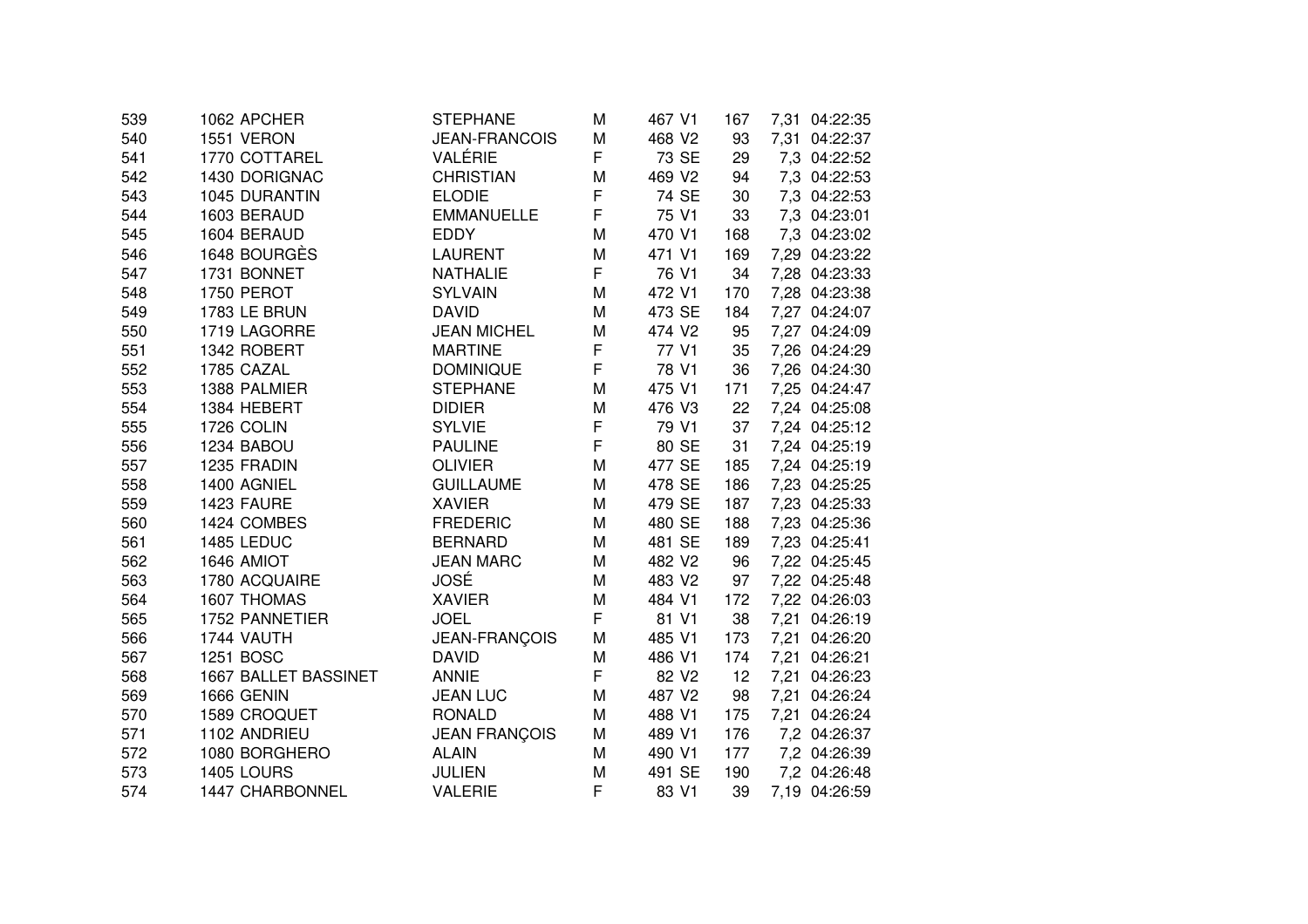| 575 | 1044 LACOMBE          | <b>PIERRE</b>          | M | 492 V <sub>2</sub> | 99             | 7,19 04:27:06 |
|-----|-----------------------|------------------------|---|--------------------|----------------|---------------|
| 576 | 1188 DUPHIL           | <b>VERONIQUE</b>       | F | 84 V2              | 13             | 7,18 04:27:26 |
| 577 | 1187 DUPHIL           | <b>ALAIN</b>           | M | 493 V2             | 100            | 7,18 04:27:27 |
| 578 | 1896 LOUBARECHE       | <b>LUCIE</b>           | F | 85 SE              | 32             | 7,18 04:27:35 |
| 579 | 1446 CHARBONNEL       | <b>FABIEN</b>          | M | 494 V1             | 178            | 7,17 04:27:52 |
| 580 | 1021 MADRIGNAC        | <b>FRANCIS</b>         | M | 495 V3             | 23             | 7,16 04:28:15 |
| 581 | 1662 DUHAMEL          | <b>VINCENT</b>         | M | 496 V1             | 179            | 7,15 04:28:29 |
| 582 | <b>1775 LAMY</b>      | <b>SABINE</b>          | F | 86 V1              | 40             | 7,15 04:28:29 |
| 583 | 1397 MARRET           | <b>PATRICK</b>         | M | 497 V2             | 101            | 7,15 04:28:40 |
| 584 | 1794 BONNET           | <b>DIDIER</b>          | M | 498 V1             | 180            | 7,14 04:28:59 |
| 585 | 1414 ALLAIS           | <b>PAULETTE</b>        | F | 87 V3              | $\overline{2}$ | 7,14 04:28:59 |
| 586 | 1050 CHAMELOT         | <b>MAGALI</b>          | F | 88 V1              | 41             | 7,14 04:29:00 |
| 587 | 1499 POUDENX          | <b>JEAN CHRISTOPHE</b> | M | 499 V3             | 24             | 7,14 04:29:00 |
| 588 | 1135 PUECHBROUSSOUX   | <b>SANDRINE</b>        | F | 89 V1              | 42             | 7,14 04:29:01 |
| 589 | 1415 WAY              | <b>LUC</b>             | M | 500 SE             | 191            | 7,14 04:29:02 |
| 590 | 1097 BRAYAT           | <b>MYRIAM</b>          | F | 90 SE              | 33             | 7,14 04:29:02 |
| 591 | 1618 CELLARIER        | <b>CHLOE</b>           | F | 91 SE              | 34             | 7,14 04:29:03 |
| 592 | 1068 CHATEAU          | <b>JEAN-MARC</b>       | M | 501 V1             | 181            | 7,14 04:29:05 |
| 593 | 1411 DEHORS           | <b>DIDIER</b>          | M | 502 V2             | 102            | 7,12 04:29:32 |
| 594 | 1511 GEOFFROY         | <b>ALAIN</b>           | M | 503 V3             | 25             | 7,12 04:29:35 |
| 595 | 1335 DUFOUR           | <b>JACQUES</b>         | M | 504 V3             | 26             | 7,12 04:29:39 |
| 596 | 1431 MOURIGAL         | <b>JULIEN</b>          | M | 505 V1             | 182            | 7,11 04:29:58 |
| 597 | 1489 FOURNIAL         | <b>JEAN JACQUES</b>    | M | 506 V1             | 183            | 7,11 04:30:08 |
| 598 | 1394 PARENTI BOUFRIZI | <b>ALEXA</b>           | F | 92 V1              | 43             | 7,1 04:30:16  |
| 599 | 1222 CHAMBERT         | <b>YVES</b>            | M | 507 V2             | 103            | 7,1 04:30:26  |
| 600 | 1079 GUERIN           | <b>KARINE</b>          | F | 93 V1              | 44             | 7,1 04:30:27  |
| 601 | 1445 BAWOL            | <b>CHRISTELE</b>       | F | 94 V1              | 45             | 7,1 04:30:28  |
| 602 | 1594 DAUMAR           | <b>PIERRE</b>          | M | 508 SE             | 192            | 7,09 04:30:44 |
| 603 | 1595 FAVARDIN DAUMAR  | <b>EMILIE</b>          | F | 95 SE              | 35             | 7,09 04:30:45 |
| 604 | <b>1308 BESSE</b>     | JEAN--PIERRE           | M | 509 V3             | 27             | 7,09 04:30:46 |
| 605 | 1248 RAMBAULT         | <b>BRIGITTE</b>        | M | 510 V2             | 104            | 7,09 04:30:47 |
| 606 | 1344 LE GUILLOUZER    | <b>SIMON</b>           | M | 511 SE             | 193            | 7,09 04:30:47 |
| 607 | 1864 ECALLE           | <b>VINCENT</b>         | M | 512 V2             | 105            | 7,09 04:30:48 |
| 608 | 1900 BOUIGE           | <b>ISABELLE</b>        | F | 96 V1              | 46             | 7,09 04:30:53 |
| 609 | 1280 MALBOS           | MARIE-LAURE            | F | 97 SE              | 36             | 7,08 04:30:59 |
| 610 | 1279 GIRARD           | <b>JEAN CLAUDE</b>     | M | 513 V3             | 28             | 7,08 04:31:00 |
|     |                       |                        |   |                    |                |               |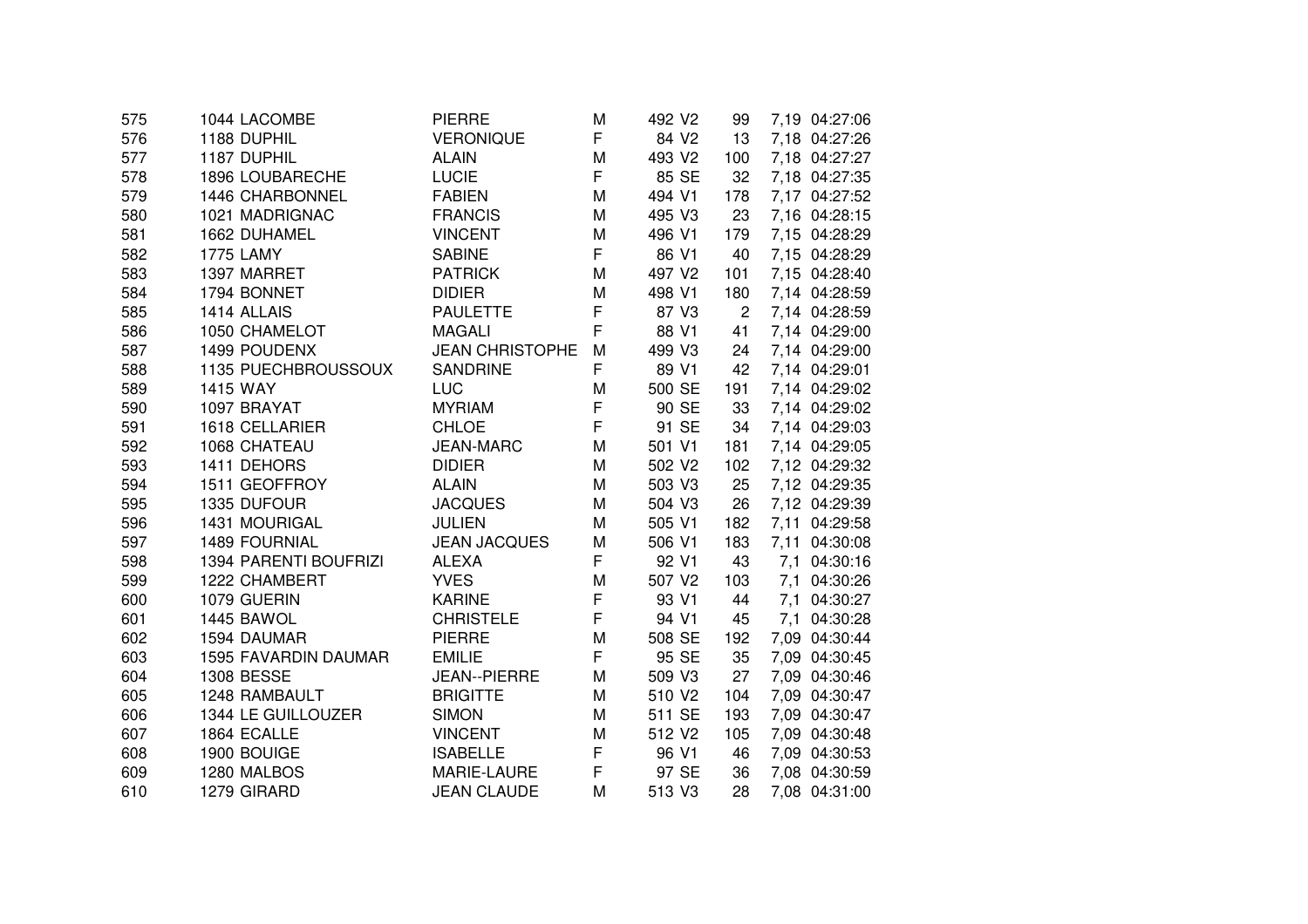| 611 | 1285 MARCHAPT    | <b>CLAUDE</b>     | M | 514 V2             | 106 | 7,08 04:31:06 |
|-----|------------------|-------------------|---|--------------------|-----|---------------|
| 612 | 1911 LANCHAS     | <b>PASCAL</b>     | M | 515 V2             | 107 | 7,08 04:31:07 |
| 613 | 1574 PERRIN      | <b>SABINE</b>     | F | 98 V1              | 47  | 7,08 04:31:07 |
| 614 | 1038 GINALHAC    | <b>SIMON</b>      | M | 516 SE             | 194 | 7,08 04:31:10 |
| 615 | 1387 BADUEL      | <b>CECILE</b>     | F | 99 SE              | 37  | 7,08 04:31:11 |
| 616 | 1364 GENTIL      | <b>GREGORY</b>    | M | 517 SE             | 195 | 7,08 04:31:14 |
| 617 | 1142 TISSIER     | <b>LAURENT</b>    | M | 518 V2             | 108 | 7,08 04:31:18 |
| 618 | 1513 GRATON      | <b>FABIEN</b>     | M | 519 SE             | 196 | 7,07 04:31:43 |
| 619 | 1652 JACOLIN     | <b>FRANCK</b>     | M | 520 V1             | 184 | 7,04 04:32:49 |
| 620 | 1004 ARLEN       | <b>STÉPHANE</b>   | M | 521 V1             | 185 | 7,02 04:33:26 |
| 621 | 1368 BAZILLE     | <b>ERIC</b>       | M | 522 V1             | 186 | 7,02 04:33:33 |
| 622 | 1641 DESTANNES   | <b>MARTINE</b>    | F | 100 V2             | 14  | 7,01 04:33:51 |
| 623 | 1861 FARGES      | <b>LISE</b>       | F | 101 V1             | 48  | 7,01 04:33:59 |
| 624 | 1849 FABRE       | <b>BERNARD</b>    | M | 523 V2             | 109 | 7 04:34:12    |
| 625 | 1784 HUGON       | <b>MORGANE</b>    | F | 102 SE             | 38  | 7 04:34:15    |
| 626 | 1921 HANNAOUI    | <b>FATIMA</b>     | F | 103 V2             | 15  | 6,97 04:35:31 |
| 627 | 1396 MONTIL      | <b>JEAN PAUL</b>  | M | 524 V1             | 187 | 6,96 04:35:44 |
| 628 | 1329 LEROY       | <b>JEAN-YVES</b>  | M | 525 V3             | 29  | 6,96 04:35:45 |
| 629 | 1917 BOUHIER     | <b>PASCAL</b>     | M | 526 V1             | 188 | 6,96 04:35:58 |
| 630 | 1922 GOUBET      | <b>HERVE</b>      | M | 527 V3             | 30  | 6,94 04:36:37 |
| 631 | 1703 DAMIENS     | <b>PATRICIA</b>   | F | 104 V1             | 49  | 6,93 04:36:54 |
| 632 | 1769 ROBERT      | <b>MARTINE</b>    | F | 105 V2             | 16  | 6,93 04:36:54 |
| 633 | 1191 GUILLAUD    | <b>VALERIE</b>    | F | 106 V2             | 17  | 6,93 04:36:59 |
| 634 | <b>1600 PIAT</b> | <b>ALAIN</b>      | M | 528 V3             | 31  | 6,93 04:37:01 |
| 635 | 1236 COMBOURIEU  | <b>GERAUD</b>     | M | 529 V1             | 189 | 6,93 04:37:05 |
| 636 | <b>1909 SUC</b>  | <b>STEPHANE</b>   | M | 530 V1             | 190 | 6,93 04:37:06 |
| 637 | 1722 JOANNY      | <b>FRÉDÉRIC</b>   | M | 531 SE             | 197 | 6,92 04:37:27 |
| 638 | 1502 DRIAUX      | <b>NATHALIE</b>   | F | 107 V1             | 50  | 6,9 04:38:04  |
| 639 | 1260 CAILLAUD    | <b>DELPHINE</b>   | M | 532 SE             | 198 | 6,9 04:38:21  |
| 640 | 1111 GIRARD      | <b>ALAIN</b>      | M | 533 V2             | 110 | 6,88 04:39:08 |
| 641 | <b>1298 GEAY</b> | <b>ROMAIN</b>     | M | 534 SE             | 199 | 6,87 04:39:24 |
| 642 | 1640 WARNAULT    | <b>LUC</b>        | M | 535 V2             | 111 | 6,87 04:39:27 |
| 643 | 1488 GABIN       | CAROL             | F | 108 V1             | 51  | 6,87 04:39:27 |
| 644 | 1585 SADOUR      | <b>DENISE</b>     | F | 109 V <sub>2</sub> | 18  | 6,87 04:39:31 |
| 645 | 1504 RACINEUX    | <b>CHRISTOPHE</b> | M | 536 V1             | 191 | 6,87 04:39:31 |
| 646 | 1370 JOANNY      | <b>NICOLAS</b>    | M | 537 SE             | 200 | 6,86 04:39:45 |
|     |                  |                   |   |                    |     |               |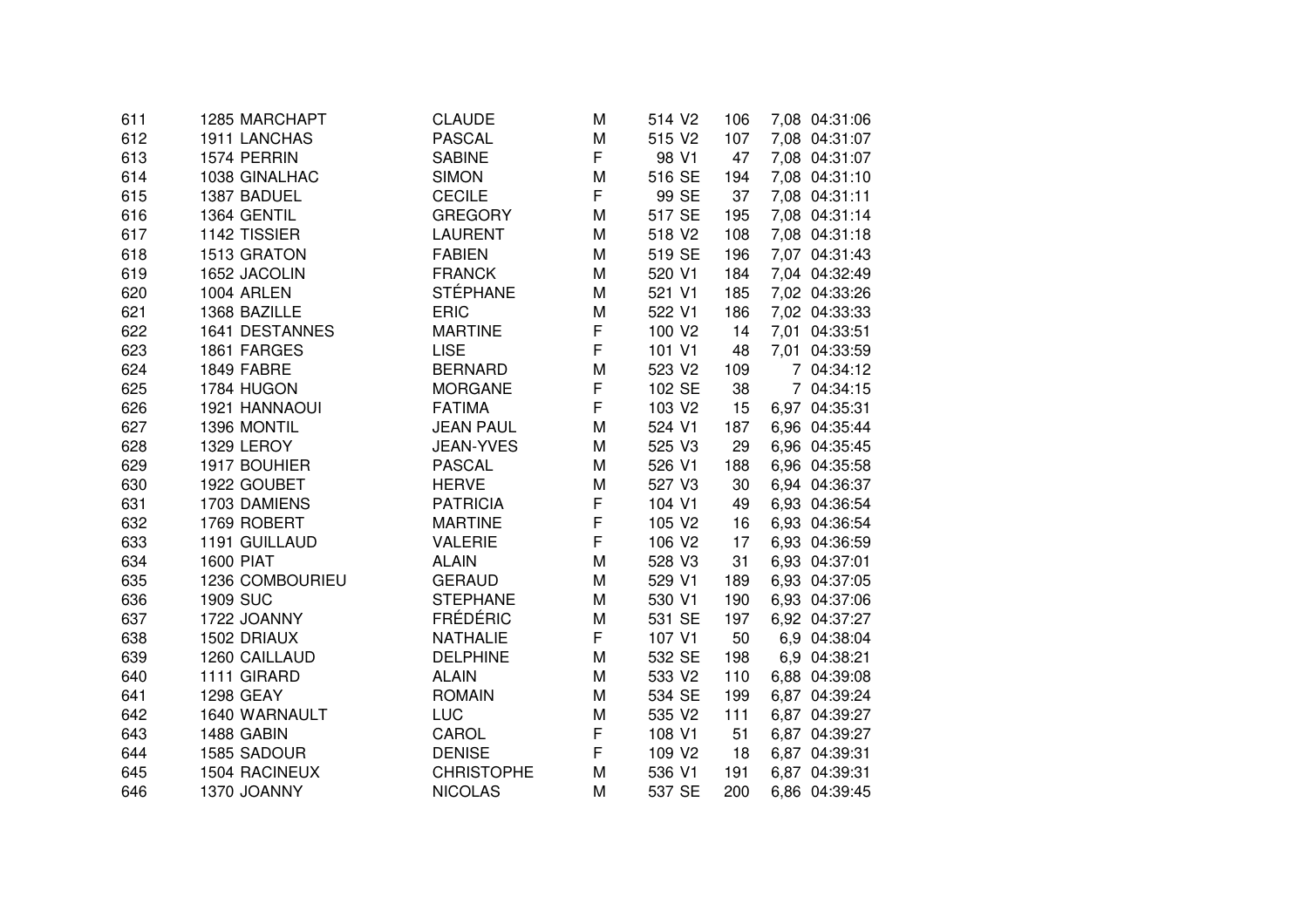| 647 | 1889 DOMART           | <b>JEAN-CHRISTOPHE</b> | м | 538 V1             | 192            | 6,85 04:40:26 |
|-----|-----------------------|------------------------|---|--------------------|----------------|---------------|
| 648 | 1777 LEYSSENNE        | LOIC                   | М | 539 V1             | 193            | 6,85 04:40:27 |
| 649 | 1885 TROUPEL          | <b>DAMIEN</b>          | M | 540 SE             | 201            | 6.84 04:40:45 |
| 650 | 1791 MAIGNE           | <b>ANDRE</b>           | M | 541 V4             | $\overline{2}$ | 6.84 04:40:47 |
| 651 | 1633 LAJARRIGE        | <b>ERIC</b>            | M | 542 V2             | 112            | 6,83 04:40:57 |
| 652 | 1039 TEULADE          | <b>THIERRY</b>         | M | 543 V1             | 194            | 6,83 04:41:02 |
| 653 | 1117 CARRE            | <b>GILDAS</b>          | M | 544 V1             | 195            | 6,83 04:41:09 |
| 654 | 1789 BON              | <b>PATRICE</b>         | M | 545 V1             | 196            | 6,83 04:41:13 |
| 655 | 1506 EYRAGNE          | <b>ANTHONY</b>         | M | 546 SE             | 202            | 6,82 04:41:19 |
| 656 | 1505 BOULINGUEZ       | <b>XAVIER</b>          | M | 547 SE             | 203            | 6,82 04:41:23 |
| 657 | 1462 FOURNIER         | <b>CELINE</b>          | F | 110 V1             | 52             | 6,82 04:41:24 |
| 658 | 1040 BABOU            | MARIE-THERESE          | F | 111 V <sub>2</sub> | 19             | 6,82 04:41:33 |
| 659 | 1751 LACHAUME         | <b>MICHEL</b>          | M | 548 V3             | 32             | 6,81 04:41:50 |
| 660 | 1634 PAUVIF           | <b>PIERRE</b>          | M | 549 SE             | 204            | 6,81 04:41:50 |
| 661 | 1031 BOUDOU           | <b>JULIEN</b>          | M | 550 SE             | 205            | 6,81 04:42:00 |
| 662 | 1177 LOIRETTE         | <b>CÉLINE</b>          | F | 112 SE             | 39             | 6,8 04:42:15  |
| 663 | 1065 JARRY            | <b>JEAN-MARC</b>       | M | 551 V1             | 197            | 6,79 04:42:35 |
| 664 | 1910 JULIEN           | <b>FREDERIC</b>        | M | 552 V2             | 113            | 6,79 04:42:57 |
| 665 | 1596 NEDJADI          | <b>BRIGITTE</b>        | F | 113 V <sub>2</sub> | 20             | 6,77 04:43:42 |
| 666 | 1597 RODERT           | LUC                    | M | 553 V2             | 114            | 6,77 04:43:43 |
| 667 | 1568 CANTAN           | <b>ELISABETH</b>       | F | 114 V1             | 53             | 6,77 04:43:44 |
| 668 | 1195 COUZI            | <b>CLAUDINE</b>        | F | 115 V1             | 54             | 6,76 04:44:12 |
| 669 | 1265 TARRADE          | <b>MARTINE</b>         | F | 116 V <sub>2</sub> | 21             | 6,75 04:44:14 |
| 670 | <b>1545 CHAMINADE</b> | <b>VIRGINIE</b>        | F | 117 SE             | 40             | 6,75 04:44:14 |
| 671 | 1318 CAPSEC           | <b>FRANCE</b>          | F | 118 V3             | 3              | 6,75 04:44:14 |
| 672 | 1621 VALLAT           | <b>JOEL</b>            | M | 554 V3             | 33             | 6,75 04:44:15 |
| 673 | 1905 RENAUX           | <b>MONIQUE</b>         | F | 119 V <sub>2</sub> | 22             | 6,74 04:44:41 |
| 674 | 1811 MOULENE          | <b>SERGE</b>           | M | 555 V2             | 115            | 6,74 04:44:43 |
| 675 | 1521 LEMOINE          | <b>MATTHIEU</b>        | M | 556 SE             | 206            | 6,74 04:44:50 |
| 676 | 1326 VALIN            | <b>BRUNO</b>           | M | 557 V1             | 198            | 6,73 04:45:13 |
| 677 | 1850 RAFFY            | <b>NICOLAS</b>         | М | 558 SE             | 207            | 6,72 04:45:41 |
| 678 | 1302 LABONNE          | <b>MURIELLE</b>        | F | 120 V1             | 55             | 6,72 04:45:44 |
| 679 | 1541 BACON            | <b>GRAZIELLA</b>       | F | 121 V1             | 56             | 6,71 04:46:12 |
| 680 | 1542 TRINTY           | <b>SANDRINE</b>        | F | 122 SE             | 41             | 6,71 04:46:14 |
| 681 | 1540 BACON            | <b>DENIS</b>           | M | 559 V1             | 199            | 6,71 04:46:14 |
| 682 | 1544 CHENE            | <b>SEBASTIEN</b>       | M | 560 SE             | 208            | 6,71 04:46:15 |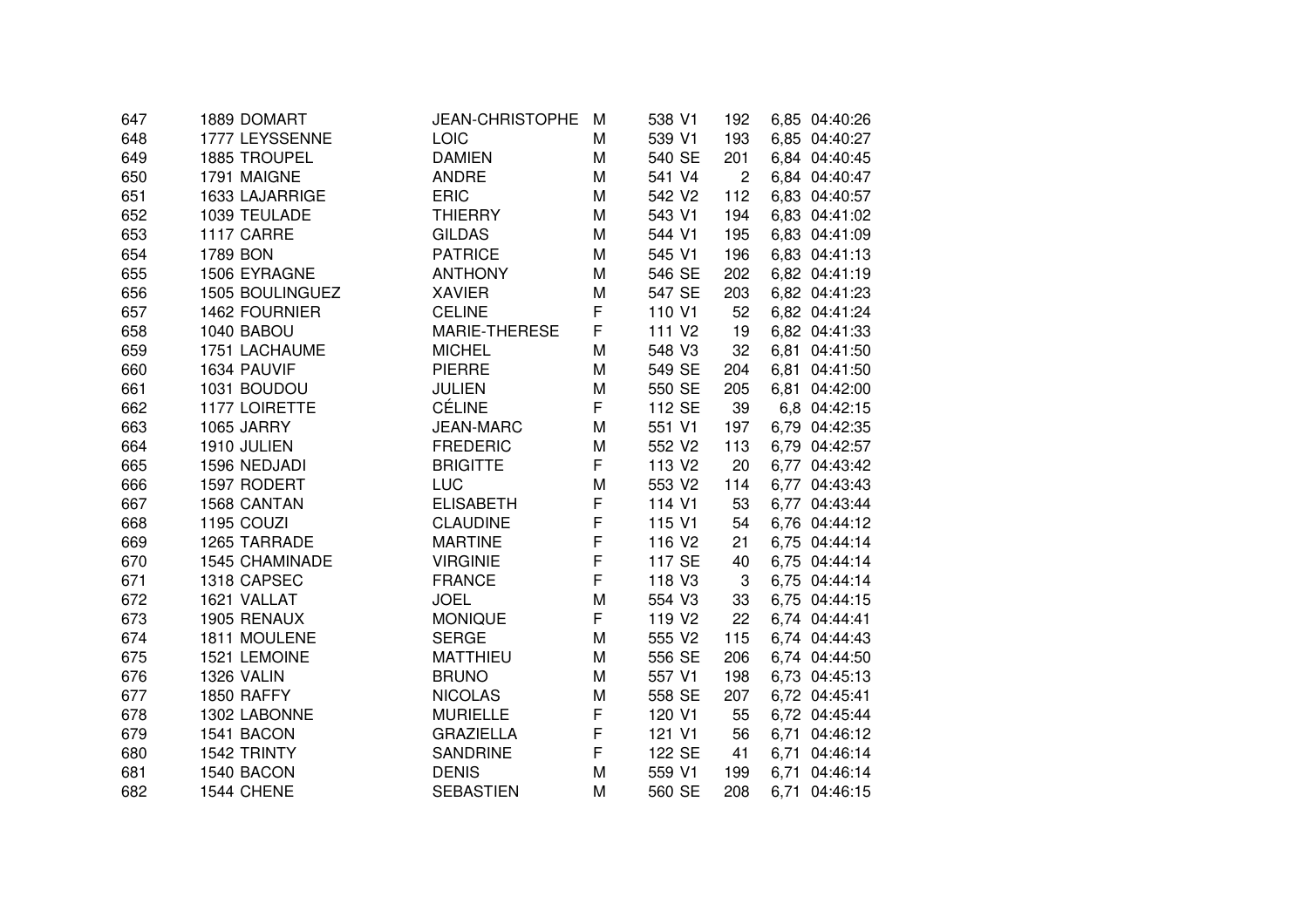| 683 | 1246 BRAILLON                    | <b>STEVEN</b>      | M | 561 SE | 209 | 6,68 04:47:32 |
|-----|----------------------------------|--------------------|---|--------|-----|---------------|
| 684 | 1299 GRATON                      | <b>GUILLAUME</b>   | M | 562 SE | 210 | 6,67 04:47:39 |
| 685 | 1503 GRATON                      | <b>ANTHONY</b>     | M | 563 V1 | 200 | 6,67 04:47:39 |
| 686 | 1006 SCHMITT                     | <b>SOPHIE</b>      | F | 123 SE | 42  | 6,67 04:47:56 |
| 687 | 1515 MONIER                      | CORINNE            | F | 124 V1 | 57  | 6,66 04:48:06 |
| 688 | 1086 FRAPARD                     | <b>JOSEPH</b>      | M | 564 V4 | 3   | 6,66 04:48:13 |
| 689 | 1330 LOOTENS                     | <b>GHYSLAINE</b>   | F | 125 V3 | 4   | 6,66 04:48:27 |
| 690 | 1573 PLANTIER                    | <b>SANDRINE</b>    | F | 126 V1 | 58  | 6,66 04:48:28 |
| 691 | 1584 BERTHONNEAU                 | <b>VALERIE</b>     | F | 127 V2 | 23  | 6,66 04:48:29 |
| 692 | <b>1583 BERTHONNEAU</b>          | <b>ERIC</b>        | M | 565 V2 | 116 | 6,66 04:48:30 |
| 693 | 1586 CALVEZ                      | <b>MICHEL</b>      | M | 566 V3 | 34  | 6,65 04:48:35 |
| 694 | 1148 GONTINEAC                   | <b>LUCINDA</b>     | F | 128 V1 | 59  | 6,65 04:48:42 |
| 695 | <b>1026 TERS</b>                 | CATHY              | F | 129 SE | 43  | 6,65 04:48:43 |
| 696 | 1619 LAVIGNE                     | <b>DANIEL</b>      | M | 567 V2 | 117 | 6,63 04:49:23 |
| 697 | 1697 CHADOURNE                   | <b>SEBASTIEN</b>   | M | 568 V1 | 201 | 6,63 04:49:25 |
| 698 | 1660 BRUNEL                      | <b>SANDRINE</b>    | F | 130 V1 | 60  | 6,63 04:49:26 |
| 699 | 1460 LACHARTRE                   | <b>GUY</b>         | M | 569 V3 | 35  | 6,62 04:49:54 |
| 700 | <b>1409 RATOUIT</b>              | <b>NICOLE</b>      | F | 131 V2 | 24  | 6,62 04:50:13 |
| 701 | 1642 CHELLES                     | <b>PATRICK</b>     | M | 570 V2 | 118 | 6,61 04:50:23 |
| 702 | 1519 BONTEMPS                    | <b>JEAN PIERRE</b> | M | 571 V3 | 36  | 6,59 04:51:24 |
| 703 | 1390 BRISSARD                    | <b>JACQUES</b>     | M | 572 V4 | 4   | 6,59 04:51:26 |
| 704 | 1734 MASDEU                      | <b>JOSEPH</b>      | M | 573 V2 | 119 | 6,57 04:52:08 |
| 705 | 1176 GUILLEMON                   | <b>PATRICK</b>     | M | 574 V2 | 120 | 6,57 04:52:11 |
| 706 | 1139 GUILLOU                     | <b>ALAIN</b>       | M | 575 V2 | 121 | 6,56 04:52:35 |
| 707 | <b>1518 PHAN</b>                 | CHANH-THONG        | M | 576 V2 | 122 | 6,55 04:52:57 |
| 708 | 1363 DISTINGUIN-CHASSAINT SOPHIE |                    | F | 132 V1 | 61  | 6,55 04:53:01 |
| 709 | 1459 CALYSTE                     | <b>SANDRINE</b>    | F | 133 V1 | 62  | 6,55 04:53:03 |
| 710 | 1371 GIROUX                      | <b>CAROLINE</b>    | F | 134 V1 | 63  | 6,55 04:53:09 |
| 711 | 1196 CUREAU                      | <b>ROMAIN</b>      | M | 577 SE | 211 | 6,54 04:53:26 |
| 712 | 1305 PAQUERIAU                   | <b>FRÉDÉRIC</b>    | M | 578 V1 | 202 | 6,53 04:54:02 |
| 713 | <b>1083 NORIS</b>                | <b>GENEVIEVE</b>   | F | 135 V1 | 64  | 6,53 04:54:04 |
| 714 | 1880 REY-GORREZ                  | <b>CAMILLE</b>     | F | 136 SE | 44  | 6,51 04:54:45 |
| 715 | 1608 MAZENOT                     | <b>ANNE</b>        | F | 137 V2 | 25  | 6,51 04:54:45 |
| 716 | 1793 SOUSSELIER                  | <b>BEATRICE</b>    | F | 138 V3 | 5   | 6,5 04:55:10  |
| 717 | 1286 MARCHAPT                    | <b>GUYLENE</b>     | F | 139 V2 | 26  | 6,5 04:55:27  |
| 718 | 1528 COSTE                       | <b>ANNICK</b>      | F | 140 V2 | 27  | 6,5 04:55:28  |
|     |                                  |                    |   |        |     |               |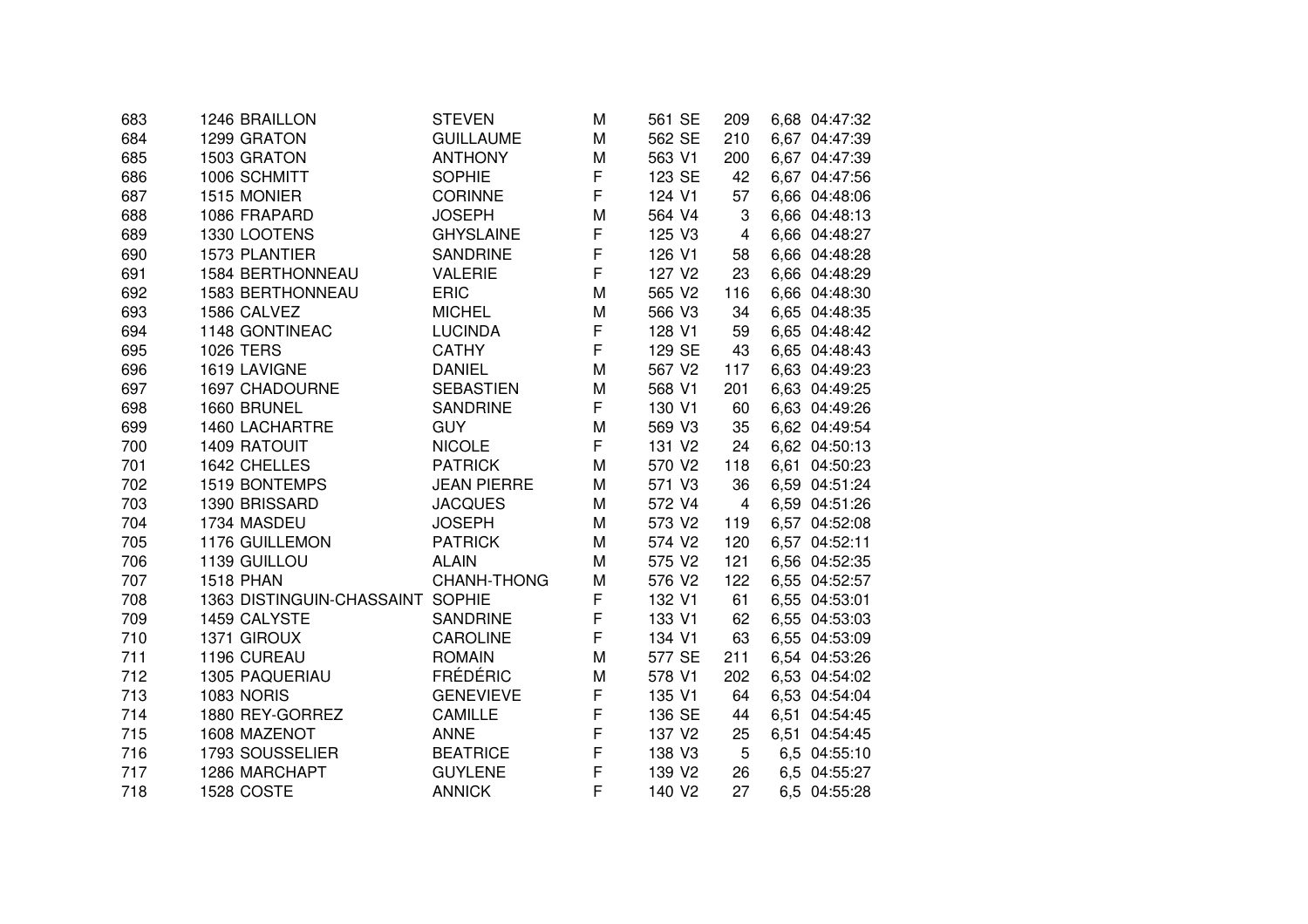| 719 | 1140 LE GUERNIGOU | <b>EMELINE</b>       | F | 141 SE             | 45  | 6,48 04:56:17 |
|-----|-------------------|----------------------|---|--------------------|-----|---------------|
| 720 | 1141 LE GUERNIGOU | <b>GAETAN</b>        | M | 579 SE             | 212 | 6,48 04:56:18 |
| 721 | 1788 RAMELOT      | <b>HAROLD</b>        | M | 580 SE             | 213 | 6,48 04:56:28 |
| 722 | 1197 ROBLET       | <b>MARIE</b>         | F | 142 V <sub>2</sub> | 28  | 6,47 04:56:46 |
| 723 | 1015 GRANGE       | <b>SERGE</b>         | M | 581 V2             | 123 | 6,47 04:56:50 |
| 724 | 1824 BADUEL       | <b>BERNARD</b>       | M | 582 V3             | 37  | 6,47 04:56:52 |
| 725 | 1683 BOHLE        | <b>CHRISTOPHE</b>    | M | 583 V2             | 124 | 6,46 04:57:17 |
| 726 | <b>1367 NUE</b>   | <b>DANIEL</b>        | M | 584 V3             | 38  | 6,45 04:57:32 |
| 727 | 1713 DE LAS HERAS | <b>JOHANN</b>        | М | 585 SE             | 214 | 6,43 04:58:32 |
| 728 | 1522 GUENNEC      | <b>YOANN</b>         | M | 586 SE             | 215 | 6,43 04:58:33 |
| 729 | 1005 JOURDAN      | <b>CLAUDE</b>        | M | 587 V2             | 125 | 6.43 04:58:34 |
| 730 | 1903 CHANSAC      | <b>CHRISTEL</b>      | F | 143 V1             | 65  | 6,43 04:58:37 |
| 731 | 1820 BEROUD       | <b>VALERIE</b>       | F | 144 V1             | 66  | 6,43 04:58:38 |
| 732 | 1862 BERNARD      | <b>SYLVIE</b>        | F | 145 V2             | 29  | 6,43 04:58:42 |
| 733 | 1863 BERNARD      | <b>FREDERIC</b>      | M | 588 V2             | 126 | 6,43 04:58:42 |
| 734 | 1477 BERSEGOL     | <b>THEA</b>          | F | 146 V1             | 67  | 6,42 04:58:53 |
| 735 | 1189 CARAVERA     | <b>PIERRE</b>        | M | 589 V4             | 5   | 6,42 04:59:05 |
| 736 | <b>1904 POHU</b>  | <b>PASCAL</b>        | M | 590 V2             | 127 | 6,42 04:59:09 |
| 737 | 1695 BARDON       | <b>SEBASTIEN</b>     | M | 591 V1             | 203 | 6,4 04:59:54  |
| 738 | 1693 CHALARD      | <b>REGIS</b>         | M | 592 V2             | 128 | 6,4 04:59:55  |
| 739 | <b>1884 BRUN</b>  | <b>JEAN-MARC</b>     | M | 593 V2             | 129 | 6,38 05:00:45 |
| 740 | 1759 GUERY        | <b>JEAN-FRANCOIS</b> | M | 594 V2             | 130 | 6,38 05:00:46 |
| 741 | 1051 MASSÉ        | <b>THOMAS</b>        | M | 595 SE             | 216 | 6,38 05:00:55 |
| 742 | 1118 GOURDON      | <b>JEAN-CLAUDE</b>   | M | 596 V3             | 39  | 6,38 05:01:01 |
| 743 | 1244 GINALHAC     | <b>NICOLAS</b>       | M | 597 SE             | 217 | 6,38 05:01:03 |
| 744 | 1569 CANTAN       | <b>PHILIPPE</b>      | M | 598 V2             | 131 | 6,37 05:01:24 |
| 745 | 1498 JARIOD       | <b>FRANCOIS</b>      | M | 599 V2             | 132 | 6,37 05:01:27 |
| 746 | 1466 LEDUC        | <b>CATHERINE</b>     | F | 147 V2             | 30  | 6.37 05:01:34 |
| 747 | 1725 LUSSAC       | <b>CHRISTINE</b>     | F | 148 V1             | 68  | 6,36 05:01:51 |
| 748 | 1452 HELIAS       | <b>NATHALIE</b>      | F | 149 V1             | 69  | 6,33 05:03:22 |
| 749 | 1153 CHETANNEAU   | <b>CINDY</b>         | F | 150 SE             | 46  | 6,3 05:04:45  |
| 750 | 1647 PONTIER      | <b>PATRICE</b>       | M | 600 V2             | 133 | 6,3 05:04:55  |
| 751 | 1559 LOTTIER      | <b>BRIGITTE</b>      | F | 151 V2             | 31  | 6,29 05:05:18 |
| 752 | 1558 LOTTIER      | <b>PATRICE</b>       | M | 601 V2             | 134 | 6,29 05:05:19 |
| 753 | 1320 GASTON       | <b>VIRGINIE</b>      | F | 152 V1             | 70  | 6,28 05:05:44 |
| 754 | 1395 LAVAIL       | <b>OLIVIER</b>       | M | 602 SE             | 218 | 6,27 05:06:08 |